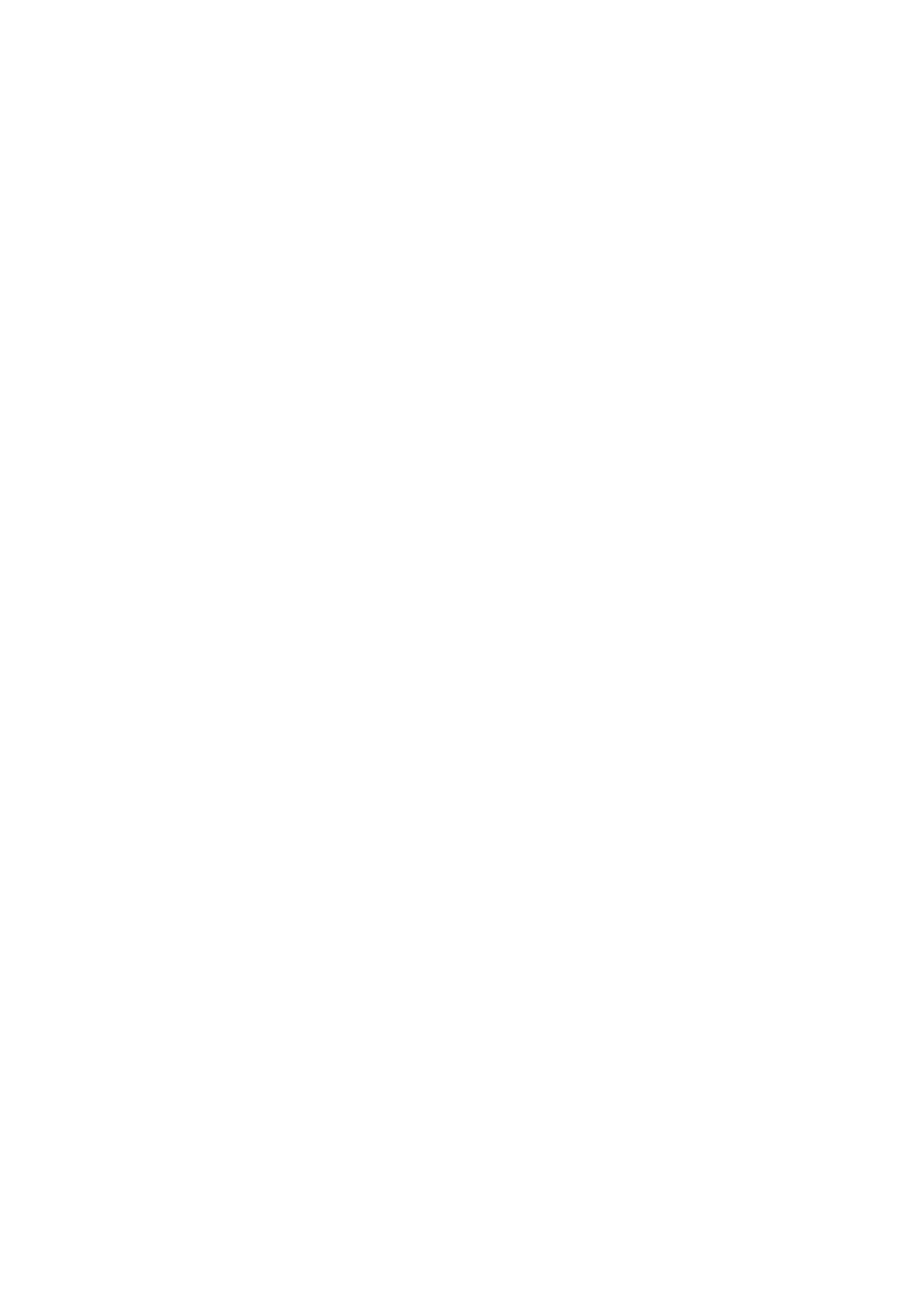Configuring and managing high availability in a Red Hat CloudForms environment

Red Hat CloudForms Documentation Team cloudforms-docs@redhat.com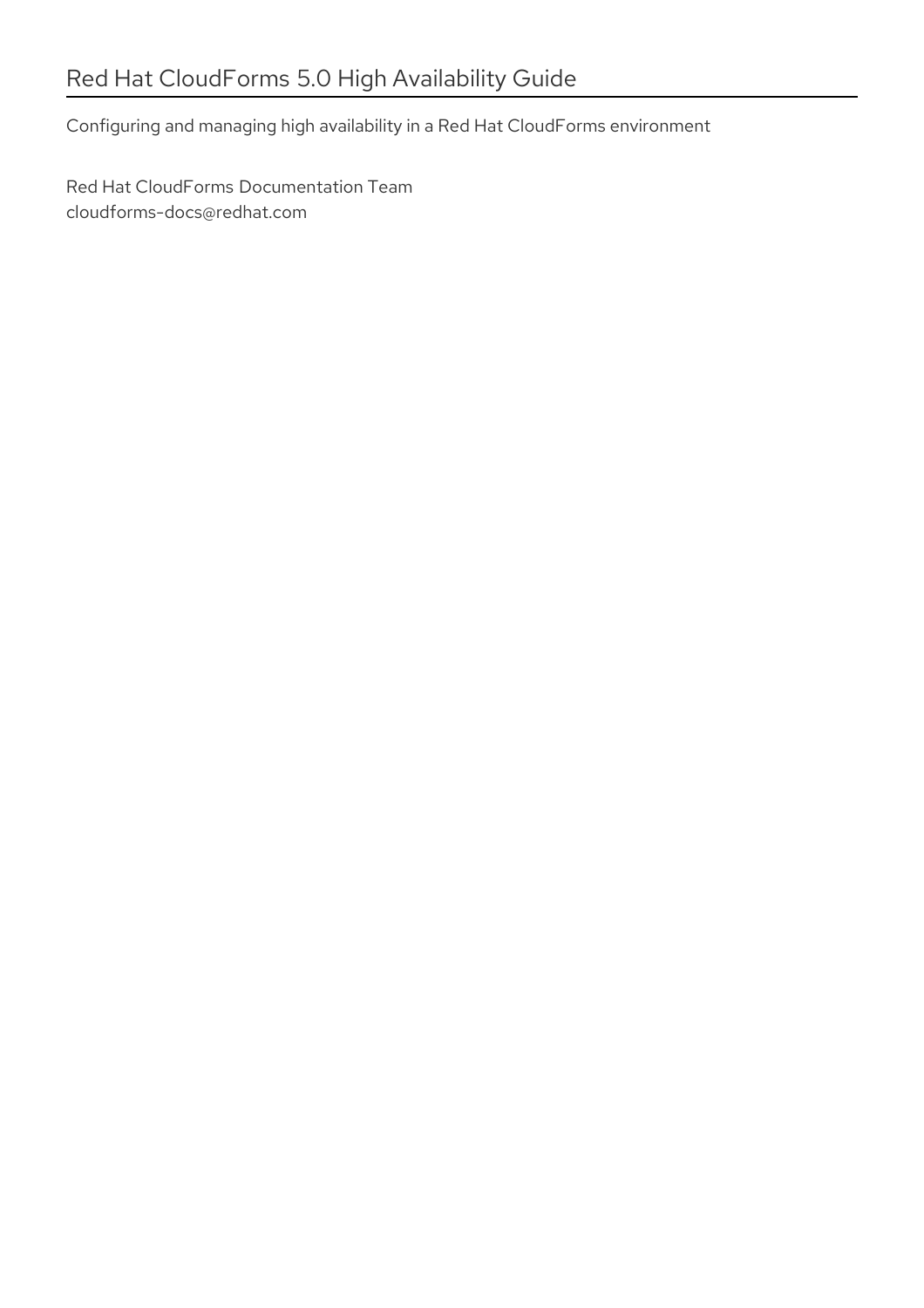### Legal Notice

Copyright © 2020 Red Hat, Inc.

The text of and illustrations in this document are licensed by Red Hat under a Creative Commons Attribution–Share Alike 3.0 Unported license ("CC-BY-SA"). An explanation of CC-BY-SA is available at

http://creativecommons.org/licenses/by-sa/3.0/

. In accordance with CC-BY-SA, if you distribute this document or an adaptation of it, you must provide the URL for the original version.

Red Hat, as the licensor of this document, waives the right to enforce, and agrees not to assert, Section 4d of CC-BY-SA to the fullest extent permitted by applicable law.

Red Hat, Red Hat Enterprise Linux, the Shadowman logo, the Red Hat logo, JBoss, OpenShift, Fedora, the Infinity logo, and RHCE are trademarks of Red Hat, Inc., registered in the United States and other countries.

Linux ® is the registered trademark of Linus Torvalds in the United States and other countries.

Java ® is a registered trademark of Oracle and/or its affiliates.

XFS ® is a trademark of Silicon Graphics International Corp. or its subsidiaries in the United States and/or other countries.

MySQL<sup>®</sup> is a registered trademark of MySQL AB in the United States, the European Union and other countries.

Node.js ® is an official trademark of Joyent. Red Hat is not formally related to or endorsed by the official Joyent Node.js open source or commercial project.

The OpenStack ® Word Mark and OpenStack logo are either registered trademarks/service marks or trademarks/service marks of the OpenStack Foundation, in the United States and other countries and are used with the OpenStack Foundation's permission. We are not affiliated with, endorsed or sponsored by the OpenStack Foundation, or the OpenStack community.

All other trademarks are the property of their respective owners.

### Abstract

This guide provides instructions on configuring and managing database high availability in Red Hat CloudForms. Information and procedures in this book are relevant to CloudForms Management Engine administrators. If you have a suggestion for improving this guide or have found an error, please submit a Bugzilla report at http://bugzilla.redhat.com against Red Hat CloudForms Management Engine for the Documentation component. Please provide specific details, such as the section number, guide name, and CloudForms version so we can easily locate the content.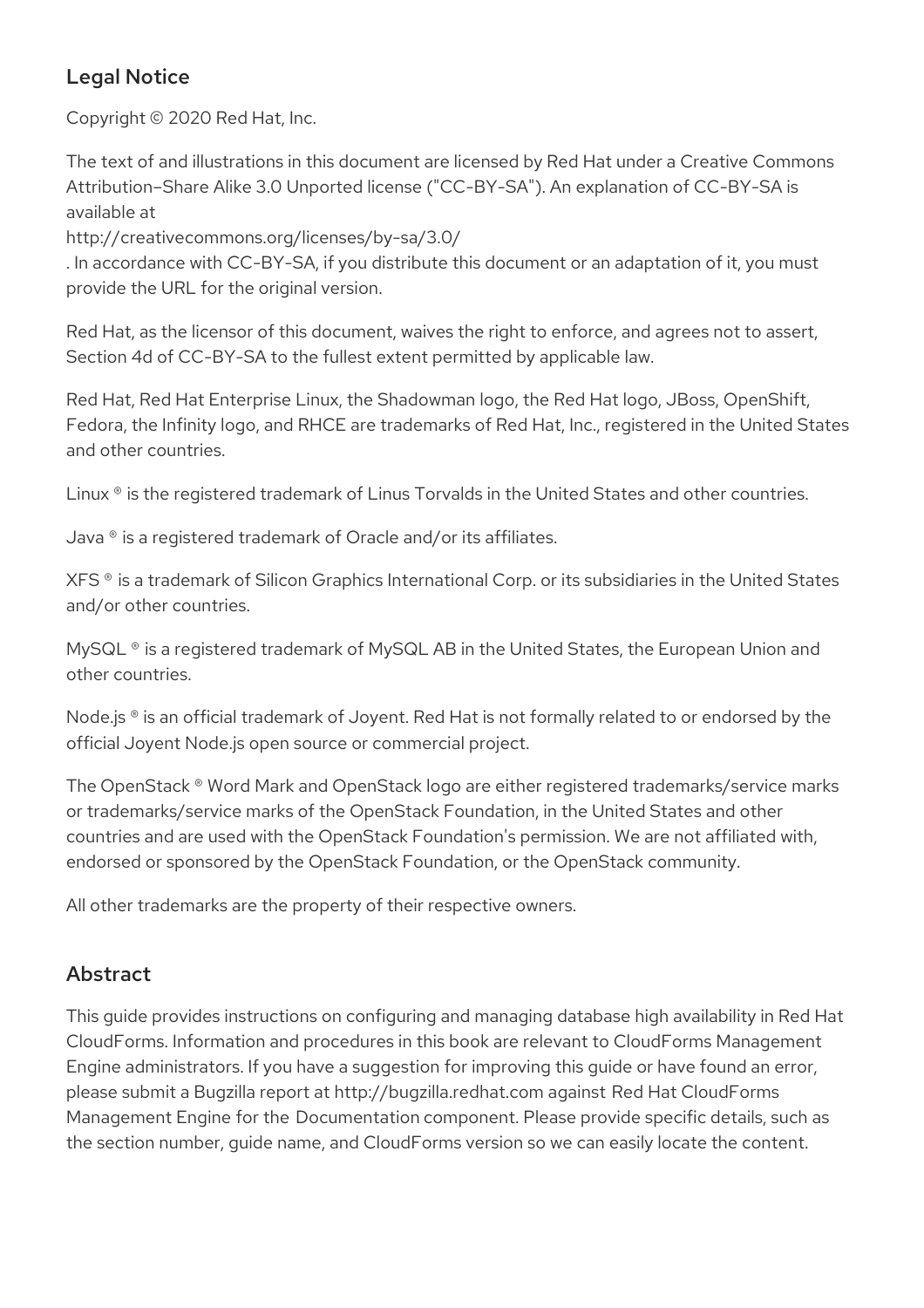# Table of Contents

| 1.1. REQUIREMENTS                                                 |    |
|-------------------------------------------------------------------|----|
| <b>CHAPTER 2. INSTALLING THE APPLIANCES</b>                       |    |
| 2.1. INSTALLING THE PRIMARY DATABASE-ONLY APPLIANCE               |    |
| 2.2. INSTALLING THE FIRST CLOUDFORMS APPLIANCE                    |    |
| 2.3. CONFIGURING THE PRIMARY DATABASE-ONLY APPLIANCE              |    |
| 2.4. INSTALLING THE STANDBY DATABASE-ONLY APPLIANCE               |    |
| 2.5. CONFIGURING THE STANDBY DATABASE-ONLY APPLIANCE              |    |
| 2.6. INSTALLING ADDITIONAL CLOUDFORMS APPLIANCES                  |    |
| <b>CHAPTER 3. CONFIGURING DATABASE FAILOVER</b>                   |    |
| 3.1. CONFIGURING THE FAILOVER MONITOR                             |    |
| 3.2. TESTING DATABASE FAILOVER                                    |    |
| 3.3. REINTRODUCING THE FAILED NODE                                |    |
| <b>CHAPTER 4. CONFIGURING THE HAPROXY LOAD BALANCER</b>           |    |
| 4.1. VERIFYING THE HAPROXY CONFIGURATION                          | 20 |
|                                                                   |    |
|                                                                   |    |
| CHAPTER 7. UPDATING HOSTNAMES ON DATABASE-ONLY APPLIANCES         |    |
| 7.1. PREPARING TO UPDATE APPLIANCE HOSTNAMES                      | 25 |
| 7.2. UPDATING THE PRIMARY DATABASE-ONLY APPLIANCE HOSTNAME        |    |
| 7.3. UPDATING THE STANDBY DATABASE-ONLY APPLIANCE HOSTNAME        | 25 |
| 7.4. RE-CONFIGURING HIGH AVAILABILITY ON DATABASE-ONLY APPLIANCES | 26 |
| 7.4.1. Configuring the Primary Database-Only Appliance            | 26 |
| 7.4.2. Configuring the Standby Database-Only Appliance            | 27 |
| 7.4.3. Restarting Services                                        | 27 |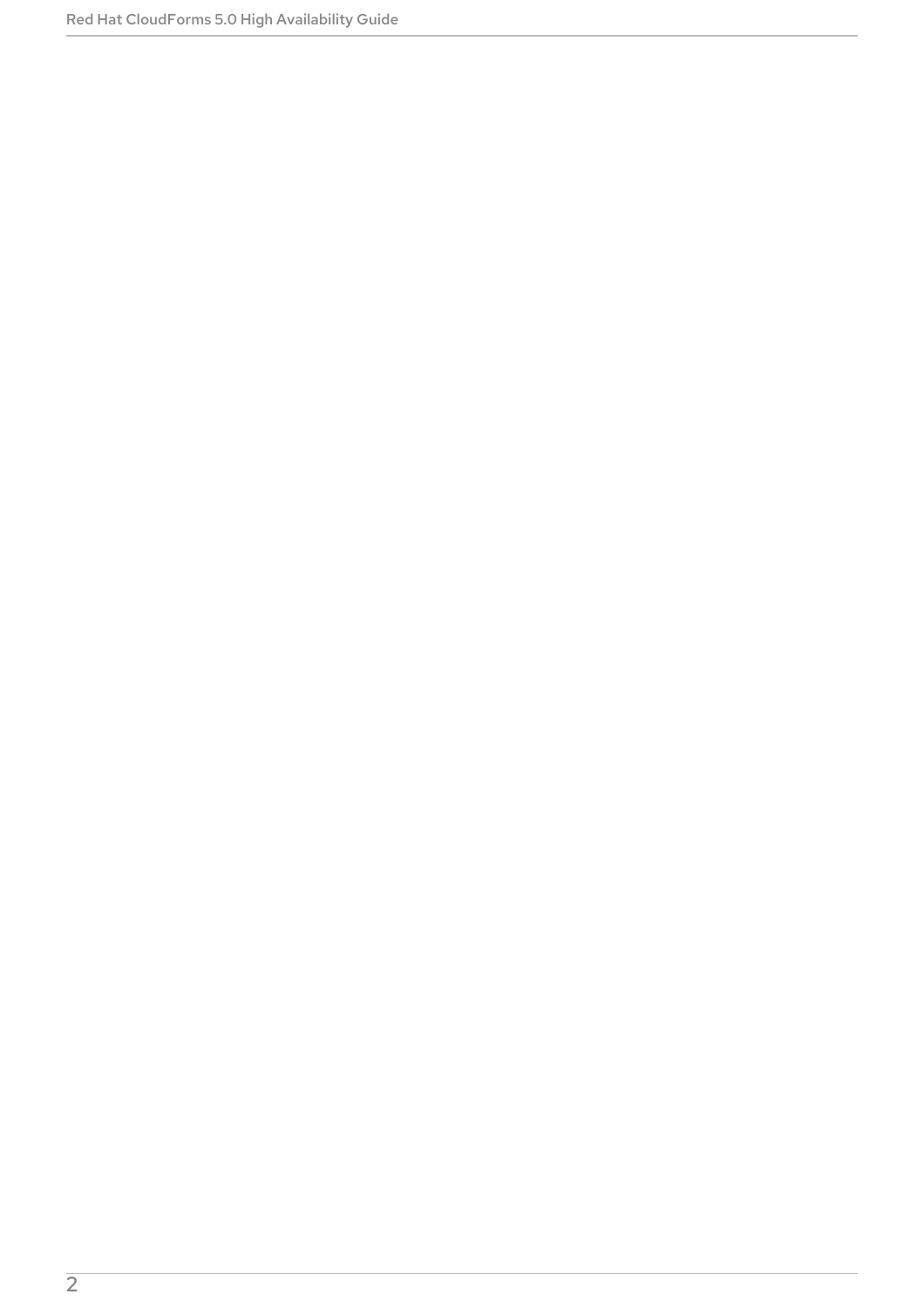# CHAPTER 1. ENVIRONMENT OVERVIEW

<span id="page-6-0"></span>This guide describes how to configure and manage database high availability in a Red Hat CloudForms environment. This configuration allows for disaster mitigation: a failure in the primary database does not result in downtime, as the standby database takes over the failed database's processes. This is made possible by database replication between two or more database servers. In CloudForms, these servers are *database-only CloudForms appliances* which do not have **evmserverd** processes enabled. This is configured from the **appliance\_console** menu at the time of deployment.

This guide describes two types of appliances used in high availability:

- *Database-only CloudForms appliances*, which do not have **evmserverd** processes enabled or a user interface.
- *Non-database CloudForms appliances*, which are standard appliances containing a user interface and which have **evmserverd** processes enabled.

Unlike the high availability method in older versions of CloudForms which uses **pacemaker**, the built-in database high availability in CloudForms 4.2 and newer is achieved by **repmgr** database replication with PostgreSQL.

In this configuration, a failover monitor daemon is configured and running on each non-database CloudForms appliance. The failover monitor watches the **repmgr** metadata about the database-only appliances present in the cluster. When the primary database-only appliance goes down, the nondatabase CloudForms appliances start polling each of the configured standby database-only appliances to monitor which one comes up as the new primary. The promotion is orchestrated either by **repmgrd** on the database-only appliances or is done manually. When the non-database CloudForms appliances find that a standby has been promoted, CloudForms reconfigures the setup by writing the new IP address in the **database.yml** file to point to the new primary.



### **NOTE**

Manual steps are required to reintroduce the failed database node back as the standby server. See Section 3.3, ["Reintroducing](#page-16-0) the Failed Node".

Note, this procedure also does not provide scalability or a multi-master database setup. While a CloudForms environment is comprised of an engine tier and a database tier, this configuration affects only the database tier and does not provide load balancing for the appliances.

# <span id="page-6-1"></span>1.1. REQUIREMENTS

For a high availability Red Hat CloudForms environment, you need a virtualization host containing at minimum four virtual machines with CloudForms installed, consisting of:

- One virtual machine for the primary external database containing a minimum of 4GB dedicated disk space
- One virtual machine for the standby external database containing a minimum of 4GB dedicated disk space
- Two virtual machines for the non-database CloudForms appliances

See [Planning](https://access.redhat.com/documentation/en-us/red_hat_cloudforms/5.0/html/deployment_planning_guide/planning) in the *Deployment Planning Guide* for information on setting up the correct disk space for the database-only appliances.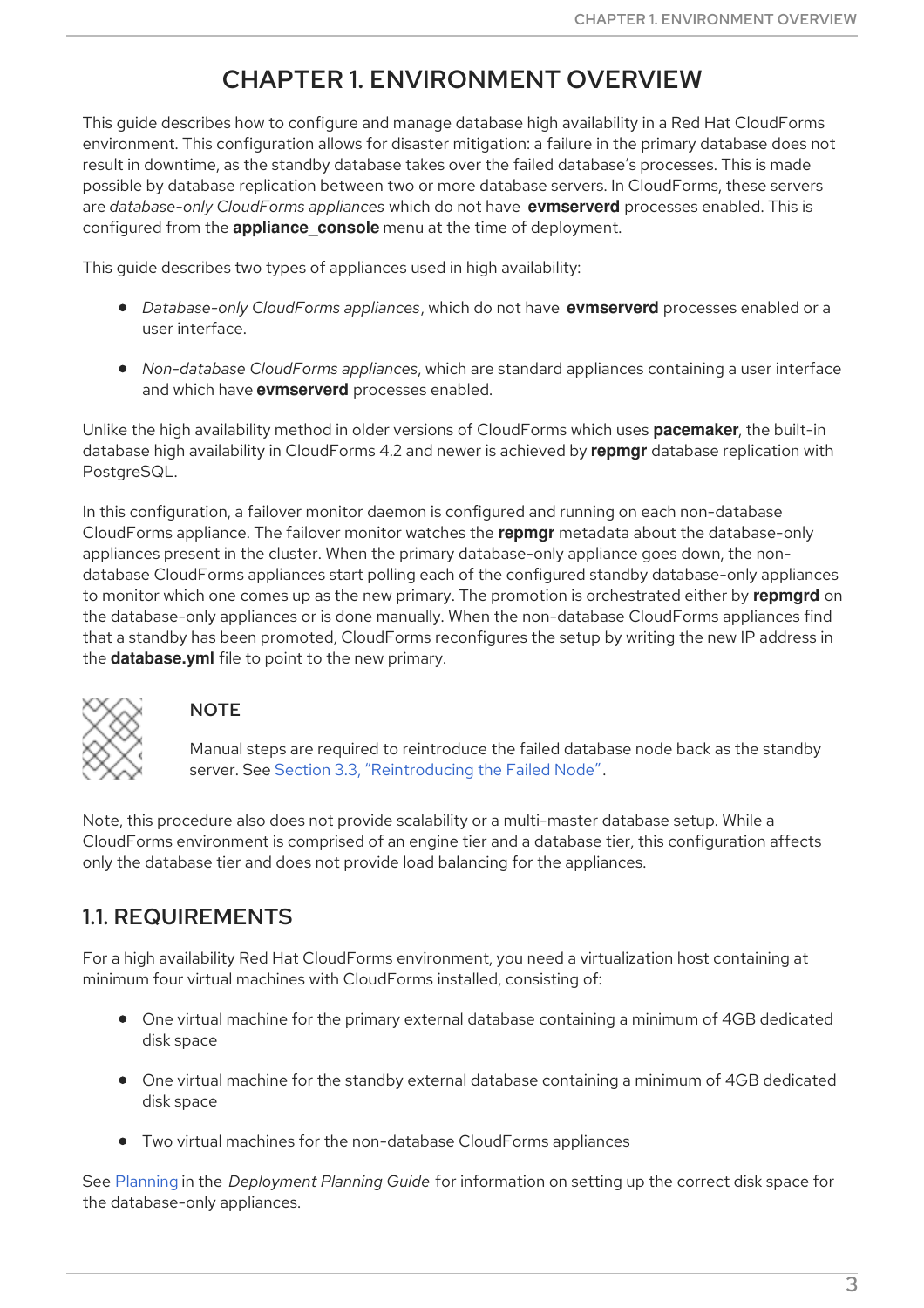The database-only appliances should reside on a highly reliable local network in the same location.



### IMPORTANT

It is essential to use the same Red Hat CloudForms appliance template version to install each virtual machine in this environment.

See the Red Hat [Customer](https://access.redhat.com/products/red-hat-cloudforms) Portal to obtain the appliance download for the platform you are running CloudForms on.

Correct time synchronization is required before installing the cluster. After installing the appliances, configure time synchronization on all appliances using **chronyd**.



### **NOTE**

Red Hat recommends using a DNS server for a high availability configuration, as DNS names can be updated more quickly than IP addresses when restoring an operation in a different location, network, or datacenter.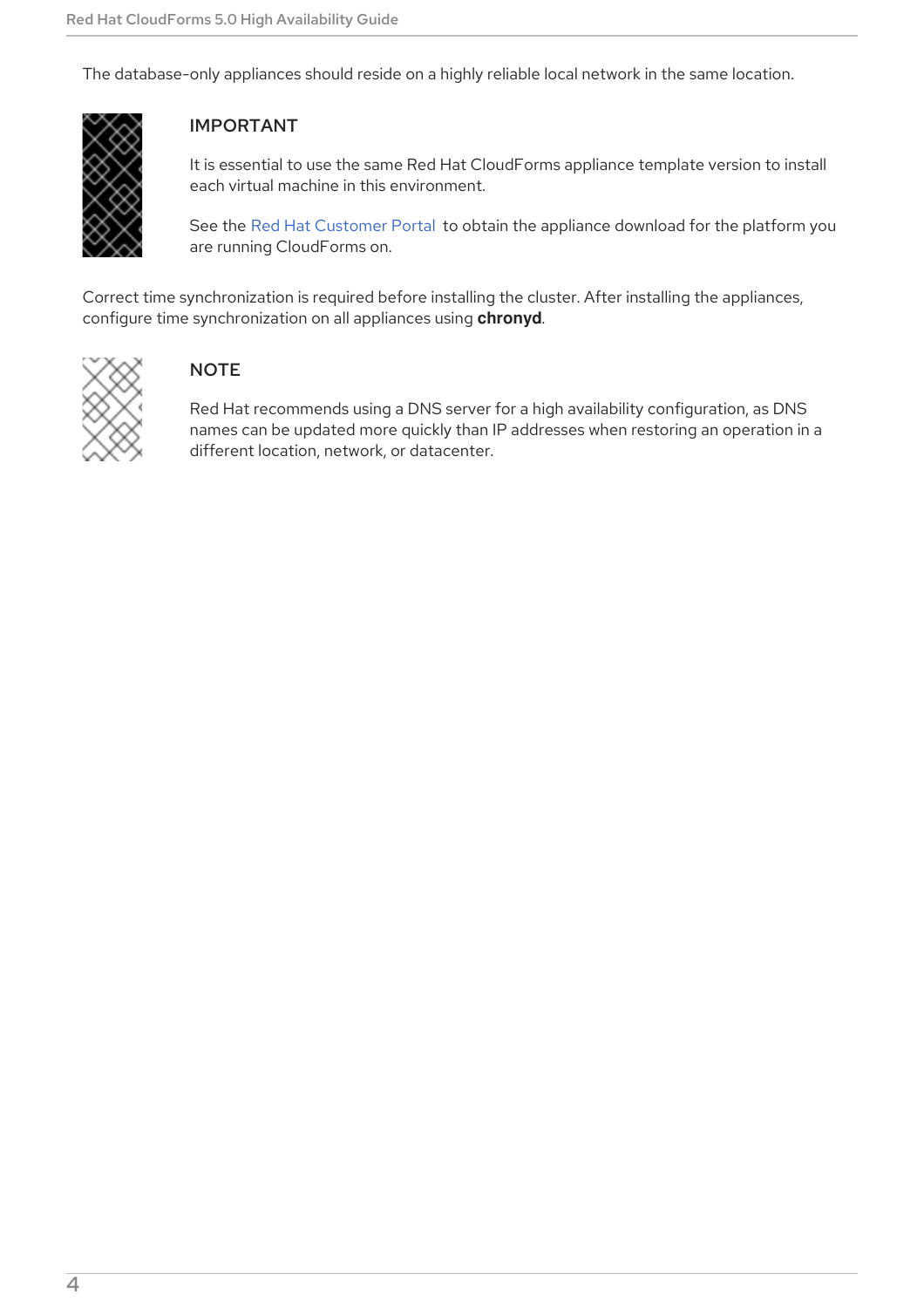# CHAPTER 2. INSTALLING THE APPLIANCES

<span id="page-8-0"></span>This chapter outlines the steps for installing and configuring the Red Hat CloudForms components needed for high availability: a database cluster comprised of primary and standby database-only appliances, and two (at minimum) non-database CloudForms appliances.

# <span id="page-8-1"></span>2.1. INSTALLING THE PRIMARY DATABASE-ONLY APPLIANCE

The primary database-only appliance functions as an external database to the non-database CloudForms appliances.

1. Deploy a CloudForms appliance with an extra (and unpartitioned) disk for the database at a size appropriate for your deployment. For [recommendations](https://access.redhat.com/documentation/en-us/red_hat_cloudforms/5.0/html/deployment_planning_guide/introduction#database-requirements) on disk space, see Database Requirements in the *Deployment Planning Guide*.



### **NOTE**

See the installation guide for your host platform (such as *Installing Red Hat CloudForms on Red Hat [Virtualization](https://access.redhat.com/documentation/en-us/red_hat_cloudforms/5.0/html-single/installing_red_hat_cloudforms_on_red_hat_virtualization/)*) for detailed steps on deploying an appliance with an extra disk.

- 2. Configure time synchronization on the appliance by editing **/etc/chrony.conf** with valid NTP server information.
- 3. From your host environment, open the appliance and configure the network:
	- a. Log in to the appliance and run the **appliance\_console** command to access the appliance console menu.
	- b. Configure networking as desired by selecting the Set DHCP Network Configuration or Set Static Network Configuration option.
- 4. Resynchronize time information across the appliances:

# systemctl enable chronyd.service # systemctl start chronyd.service

- 5. In the appliance console, configure the following:
	- a. Configure the hostname by selecting Set Hostname.
	- b. Select Configure Database.
	- c. Select Create key to create the encryption key. You can create a new key, or use an existing key on your system by selecting Fetch key from remote machineand following the prompts.
	- d. Select Create Internal Database.
	- e. Select the database disk. CloudForms then activates the configuration.
	- f. For Should this appliance run as a standalone database server?, select **y**. Selecting this option configures this appliance as a database-only appliance, and therefore the CFME application and **evmserverd** processes will not run. This is required in highly available database deployments.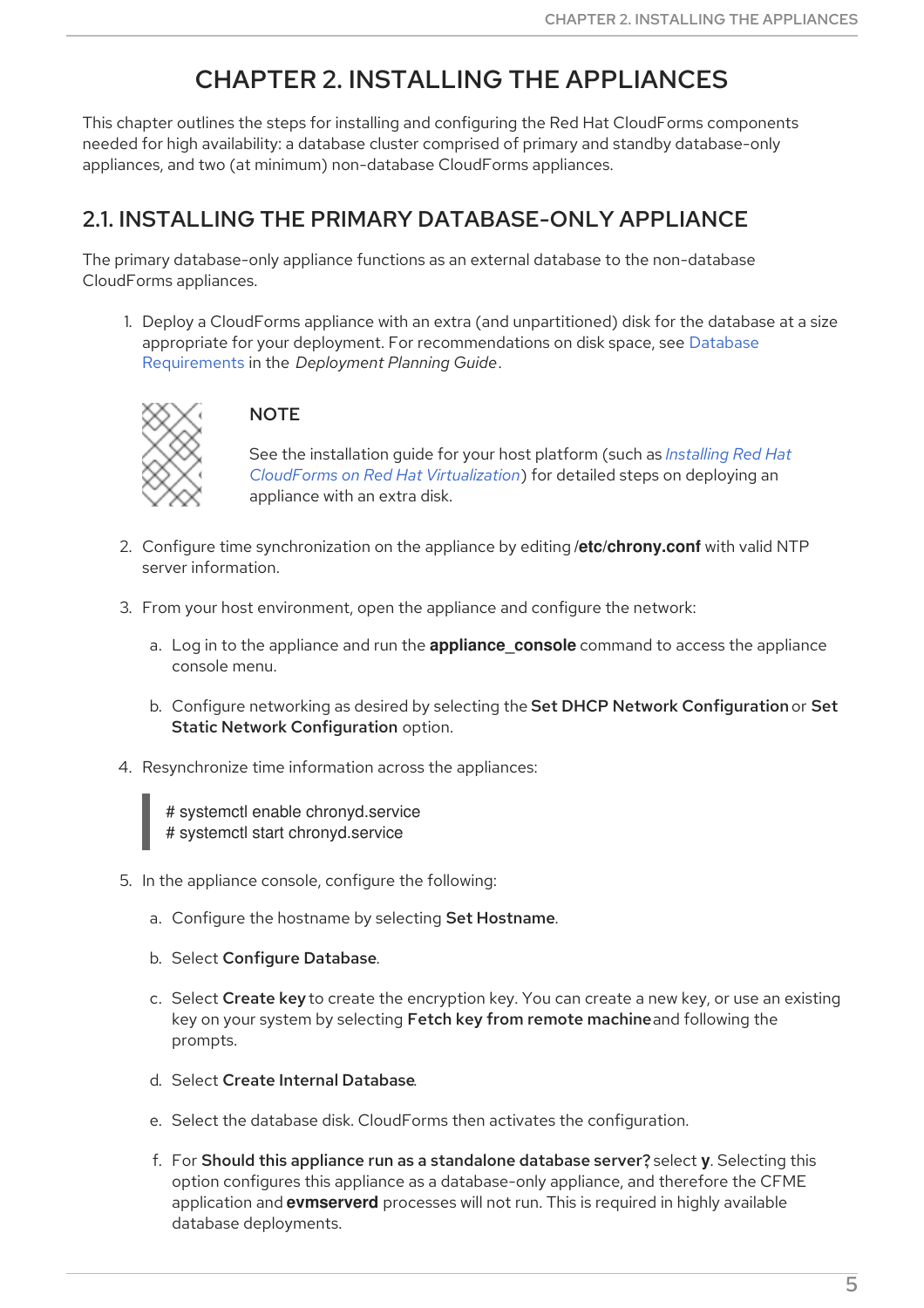

g. Create the database password.



### **NOTE**

Do not create a region at this stage in the procedure.

You have now created the empty database.

You can check the configuration on the appliance console details screen. If configured successfully, Local Database Server shows as **running (primary)**.

Running the **psql vmdb\_production** command also provides information about the database.

# <span id="page-9-0"></span>2.2. INSTALLING THE FIRST CLOUDFORMS APPLIANCE

Install and configure a CloudForms appliance to point to the primary database server. You can then create a database region and configure the primary database. This appliance does not serve as a database server.

After installing and configuring an empty database-only appliance in Section 2.1, "Installing the Primary [Database-Only](#page-8-1) Appliance", the steps in this section create the database schema used by CloudForms on the primary database-only appliance, and populate the database with the initial data.



#### IMPORTANT

Region metadata is required to configure the primary database-only appliance as a primary node in the replication cluster. This must be configured from the CloudForms appliance before the primary and secondary database-only appliances can be configured.

- 1. Deploy a CloudForms appliance. There is no requirement for an extra disk on this appliance.
- 2. Configure time synchronization on the appliance by editing **/etc/chrony.conf** with valid NTP server information.
- 3. From your host environment, open the appliance and configure the network:
	- a. Log in to the appliance and run the **appliance\_console** command to access the appliance console menu.
	- b. Configure networking as desired by selecting the Set DHCP Network Configuration or Set Static Network Configuration option.
- 4. Re-synchronize time information across the appliances:

# systemctl enable chronyd.service # systemctl start chronyd.service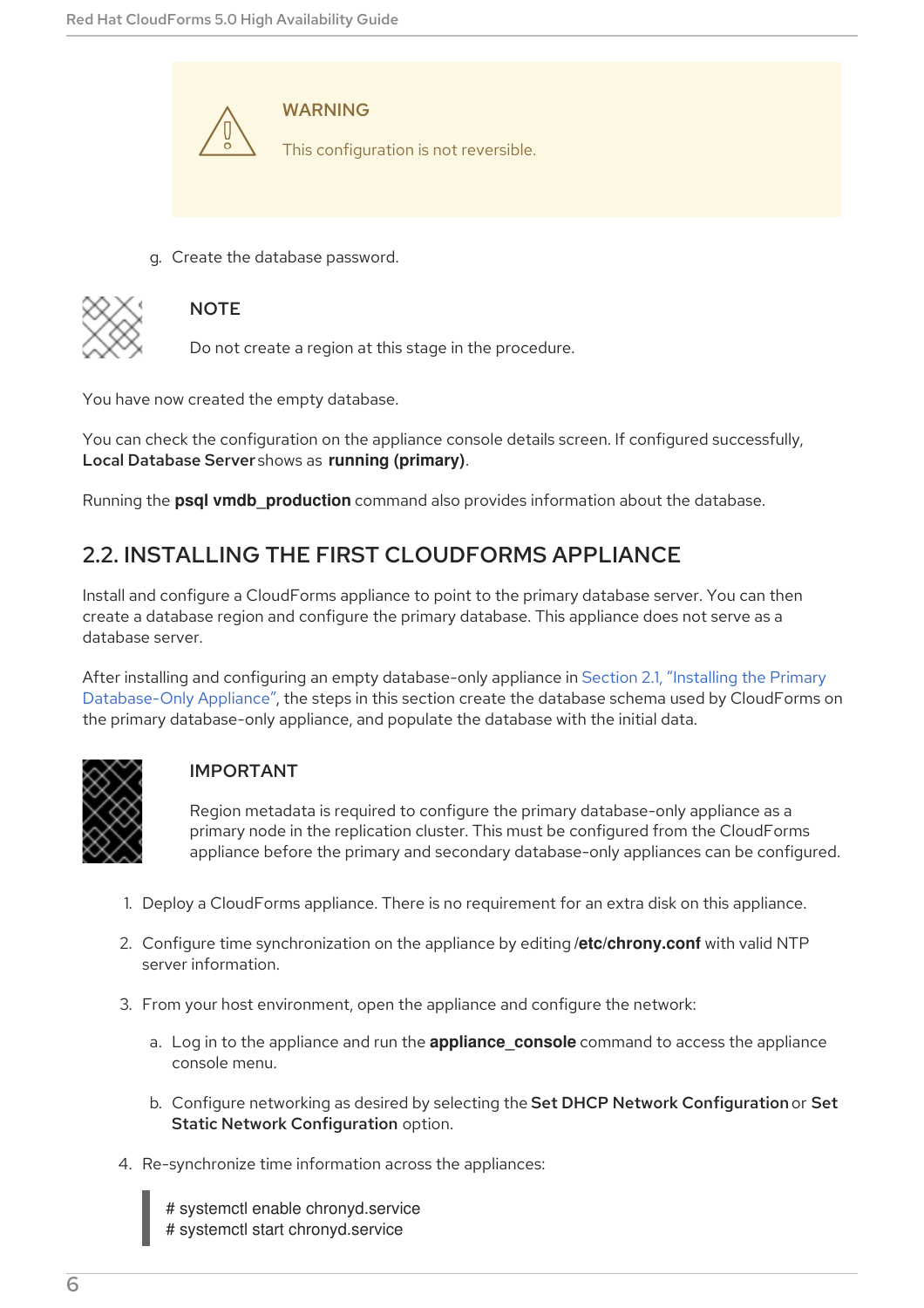- 5. In the appliance console, configure the following:
	- a. Configure the hostname by selecting Set Hostname.
	- b. Select Configure Database.
	- c. Configure this appliance to use the encryption key from the primary database-only appliance:
		- i. For Encryption Key, select Fetch key from remote machine.
		- ii. Enter the hostname for the primary database-only appliance you previously configured containing the encryption key.
		- iii. Enter the primary database-only appliance's username.
		- iv. Enter the primary database-only appliance's password.
		- v. Enter the path of the remote encryption key. (For example, **/var/www/miq/vmdb/certs/v2\_key**.)



#### IMPORTANT

All appliances in the same region must use the same v2 key.

- d. Configure the database:
	- i. Select Create Region in External Database since the database is external to the appliances.



#### IMPORTANT

Creating a database region will destroy any existing data and cannot be undone.

- ii. Assign a unique database region number.
- iii. Enter the port number.
- iv. For Are you sure you want to continue?Select **y**.
- e. Enter the primary database-only appliance's name and access details:
	- i. Enter the hostname for the primary database-only appliance.
	- ii. Enter a name to identify the database.
	- iii. Enter the primary database-only appliance's username.
	- iv. Enter a password for the database and confirm the password.

This initializes the database, which takes a few minutes.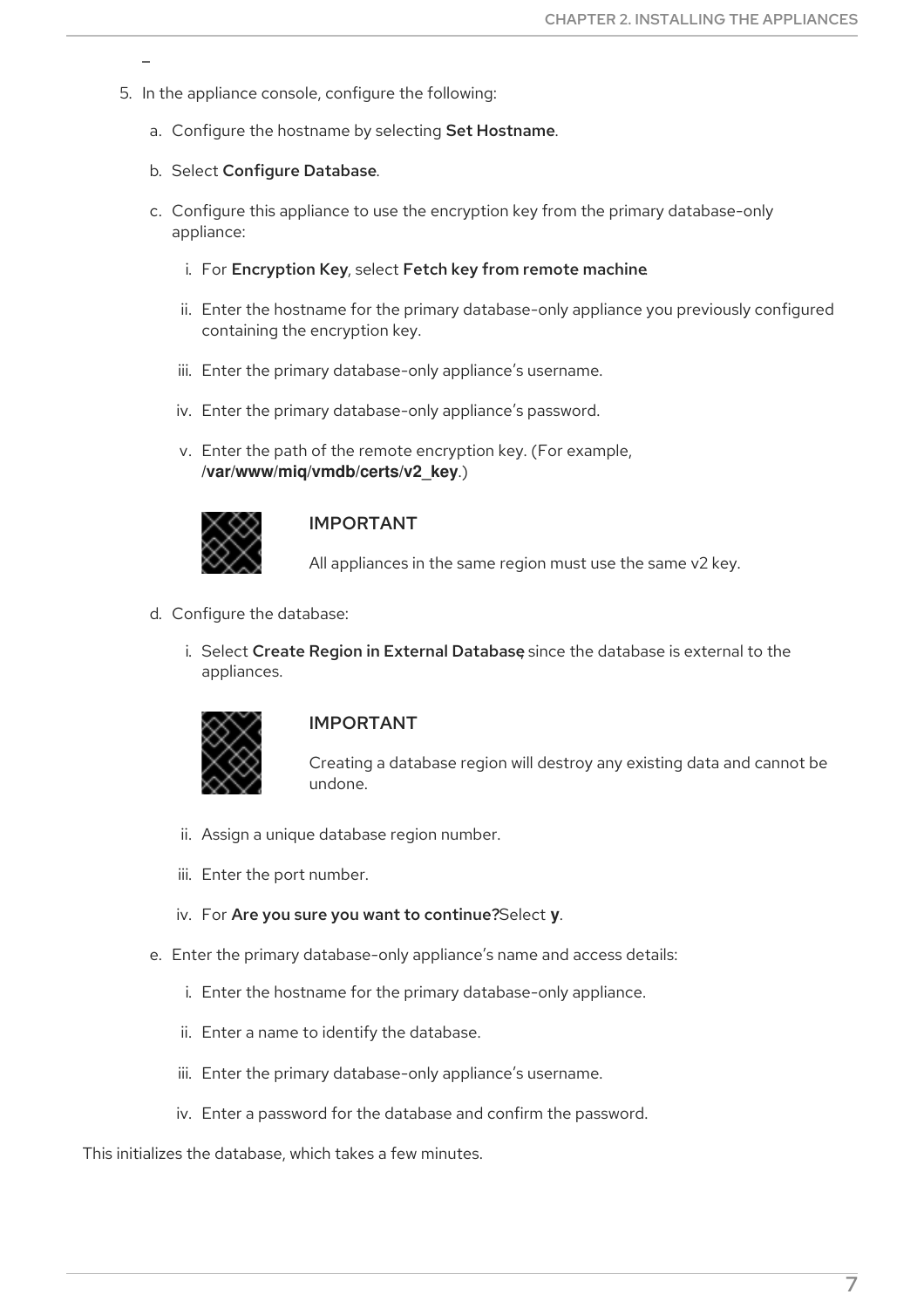<span id="page-11-2"></span>You can check the configuration on the appliance console details screen. When configured successfully, CFME Server will show as **running**, and CFME Database will show the hostname of the primary database-only appliance.

# <span id="page-11-0"></span>2.3. CONFIGURING THE PRIMARY DATABASE-ONLY APPLIANCE

On the primary [database-only](#page-8-1) appliance you created in Section 2.1, "Installing the Primary Database-Only Appliance", initialize the nodes in the database cluster to configure the database replication. Run these steps from the appliance console:

1. In the appliance console menu, select Configure Database Replication.

#### 2. Select Configure Server as Primary.

- 3. Set a unique identifier number for the server and enter the database name and credentials:
	- a. Select a number to uniquely identify the node in the replication cluster.
	- b. Enter the name of the database you configured previously.
	- c. Enter the cluster database username.
	- d. Enter the cluster database password and confirm the password.
	- e. Enter the primary database-only appliance hostname or IP address.



### **NOTE**

The hostname must be visible to all appliances that communicate with this database, including the non-database CloudForms appliances and any global region databases.

f. Confirm that the replication server configuration details are correct, and select **y** to apply the configuration.

This configures database replication in the cluster.

### <span id="page-11-1"></span>2.4. INSTALLING THE STANDBY DATABASE-ONLY APPLIANCE

The standby database-only appliance is a copy of the primary database-only appliance and takes over the role of primary database in case of failure.

Follow these steps to create a new standby appliance, or to add another standby appliance to the cluster.

- 1. Deploy a CloudForms appliance with an extra (and unpartitioned) disk for the database that is the same size as the primary database-only appliance, as it will contain the same data. For recommendations on disk space, see Database [Requirements](https://access.redhat.com/documentation/en-us/red_hat_cloudforms/5.0/html/deployment_planning_guide/introduction#database-requirements) in the *Deployment Planning Guide*.
- 2. Configure time synchronization on the appliance by editing **/etc/chrony.conf** with valid NTP server information.
- 3. From your host environment, open the appliance and configure the network:
	- a. Log in to the appliance and run the **appliance\_console** command to access the appliance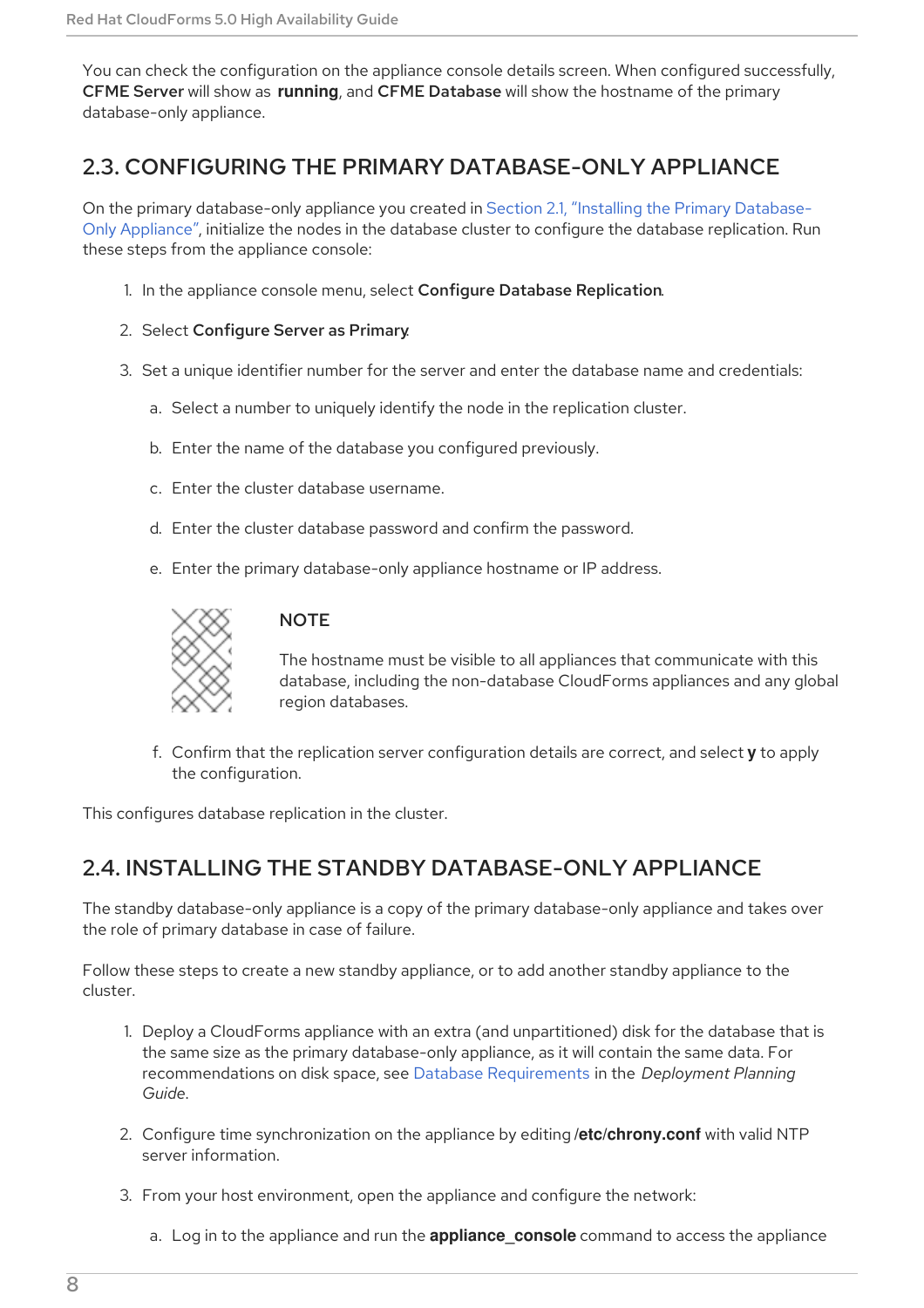console menu.

- b. Configure networking as desired by selecting the Set DHCP Network Configuration or Set Static Network Configuration option.
- 4. Re-synchronize time information across the appliances:

# systemctl enable chronyd.service # systemctl start chronyd.service

5. In the appliance console, configure the hostname by selecting Set Hostname.

You can now configure this appliance as a standby database-only appliance in the cluster.

### <span id="page-12-0"></span>2.5. CONFIGURING THE STANDBY DATABASE-ONLY APPLIANCE

The steps to configure the standby database-only appliance are similar to that of the primary databaseonly appliance, in that they prepare the appliance to be database-only, but as the standby.

On the standby database-only appliance, configure the following from the appliance console:

1. In the appliance console menu, select Configure Database Replication.

#### 2. Select Configure Server as Standby.

- 3. Select the database disk. CloudForms then activates the configuration.
- 4. Set a unique identifier number for the standby server and enter the database name and credentials:
	- a. Select a number to uniquely identify the node in the replication cluster.
	- b. Enter the cluster database name.
	- c. Enter the cluster database username.
	- d. Enter and confirm the cluster database password.
	- e. Enter the primary database-only appliance hostname or IP address.
	- f. Enter the standby database-only appliance hostname or IP address.



#### **NOTE**

The hostname must be visible to all appliances that communicate with this database, including the engine appliances and any global region databases.

- g. Select **y** to configure the replication manager for automatic failover.
- h. Confirm that the replication standby server configuration details are correct, and select **y** to apply the configuration.

The standby server will then run an initial synchronization with the primary database, and start locally in standby mode. This takes a few minutes.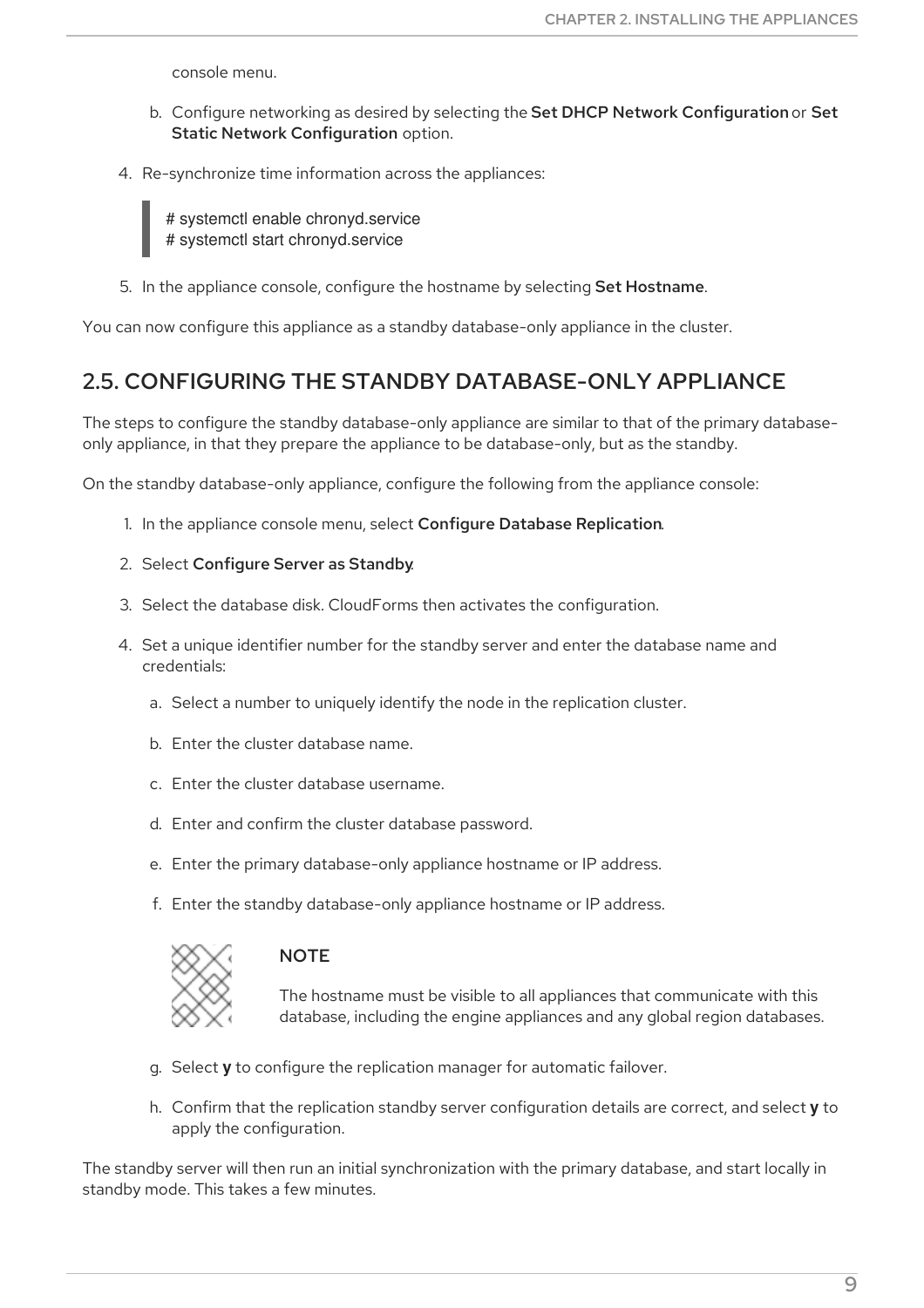Verify the configuration on the appliance console details screen for the standby server. When configured successfully, Local Database Server shows as **running (standby)**.

# <span id="page-13-0"></span>2.6. INSTALLING ADDITIONAL CLOUDFORMS APPLIANCES

Install a second virtual machine with a CloudForms appliance and any additional appliances in the region using the following steps:

- 1. Deploy a CloudForms appliance. There is no requirement for an extra disk on this appliance.
- 2. Configure time synchronization on the appliance by editing **/etc/chrony.conf** with valid NTP server information.
- 3. From your host environment, open the appliance and configure the network:
	- a. Log in to the appliance and run the **appliance console** command to access the appliance console menu.
	- b. Configure networking as desired by selecting the Set DHCP Network Configuration or Set Static Network Configuration option.
- 4. Re-synchronize time information across the appliances:

# systemctl enable chronyd.service # systemctl start chronyd.service

- 5. In the appliance console, configure the following:
	- a. Configure the hostname by selecting Set Hostname.
	- b. Select Configure Database.
	- c. Configure this appliance to use the encryption key from the primary database-only appliance:
		- i. For Encryption Key, select Fetch key from remote machine.
		- ii. Enter the hostname for the primary database-only appliance you previously configured containing the encryption key.
		- iii. Enter the port number.
		- iv. Enter the primary database-only appliance's username.
		- v. Enter the primary database-only appliance's password.
		- vi. Enter the path of the remote encryption key. (For example, **/var/www/miq/vmdb/certs/v2\_key**.)
		- vii. Select Join Region in External Databasefrom the appliance console menu.
	- d. Enter the primary database-only appliance's name and access details:
		- i. Enter the hostname for the primary database-only appliance.
		- ii. Enter a name to identify the database.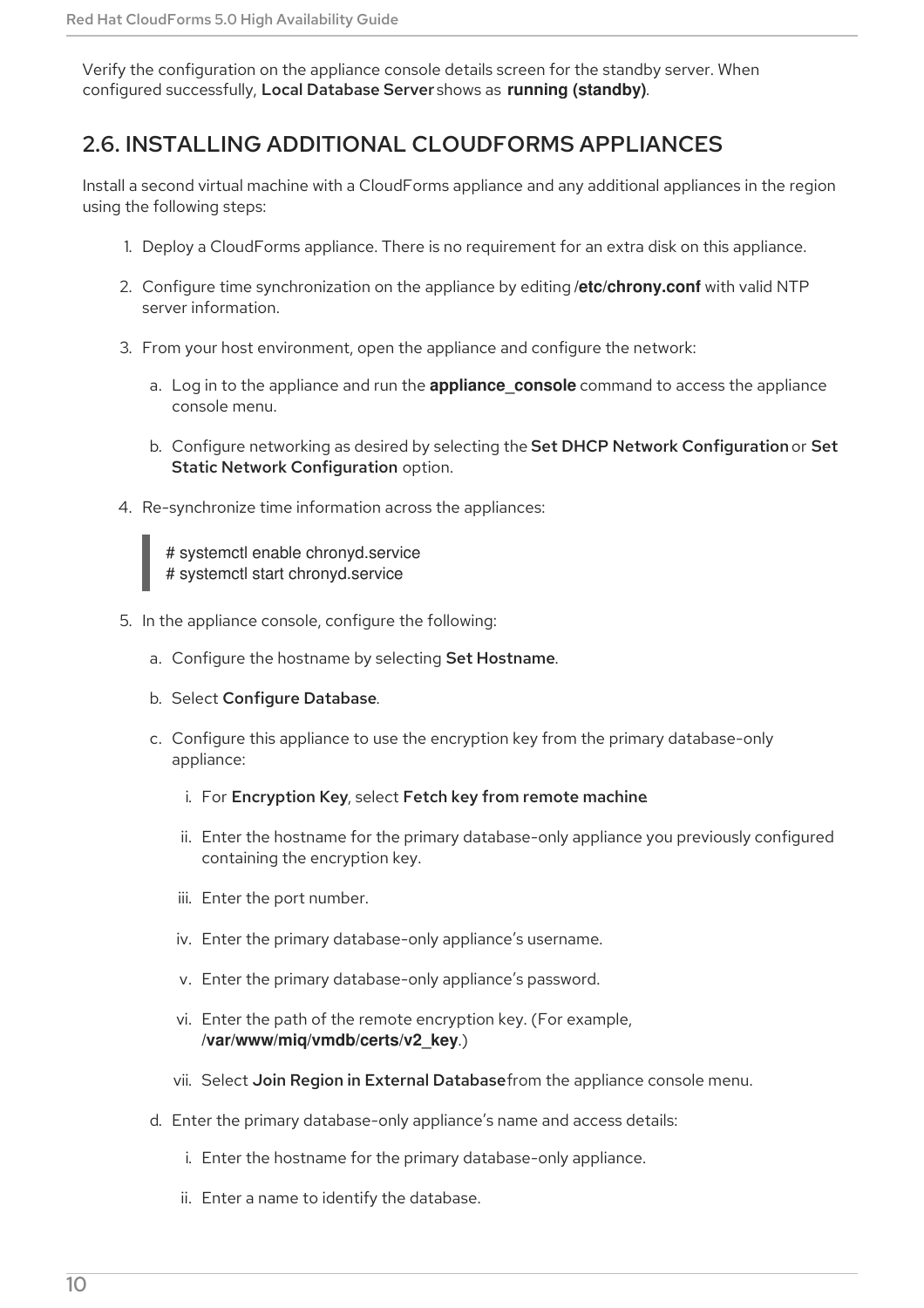- iii. Enter the primary database-only appliance's username.
- iv. Enter a password for the database and confirm the password.

This configuration takes a few minutes to process.

You can check the configuration on the appliance console details screen. When configured successfully, CFME Server will show as **running**, and CFME Database will show the hostname of the primary database-only appliance.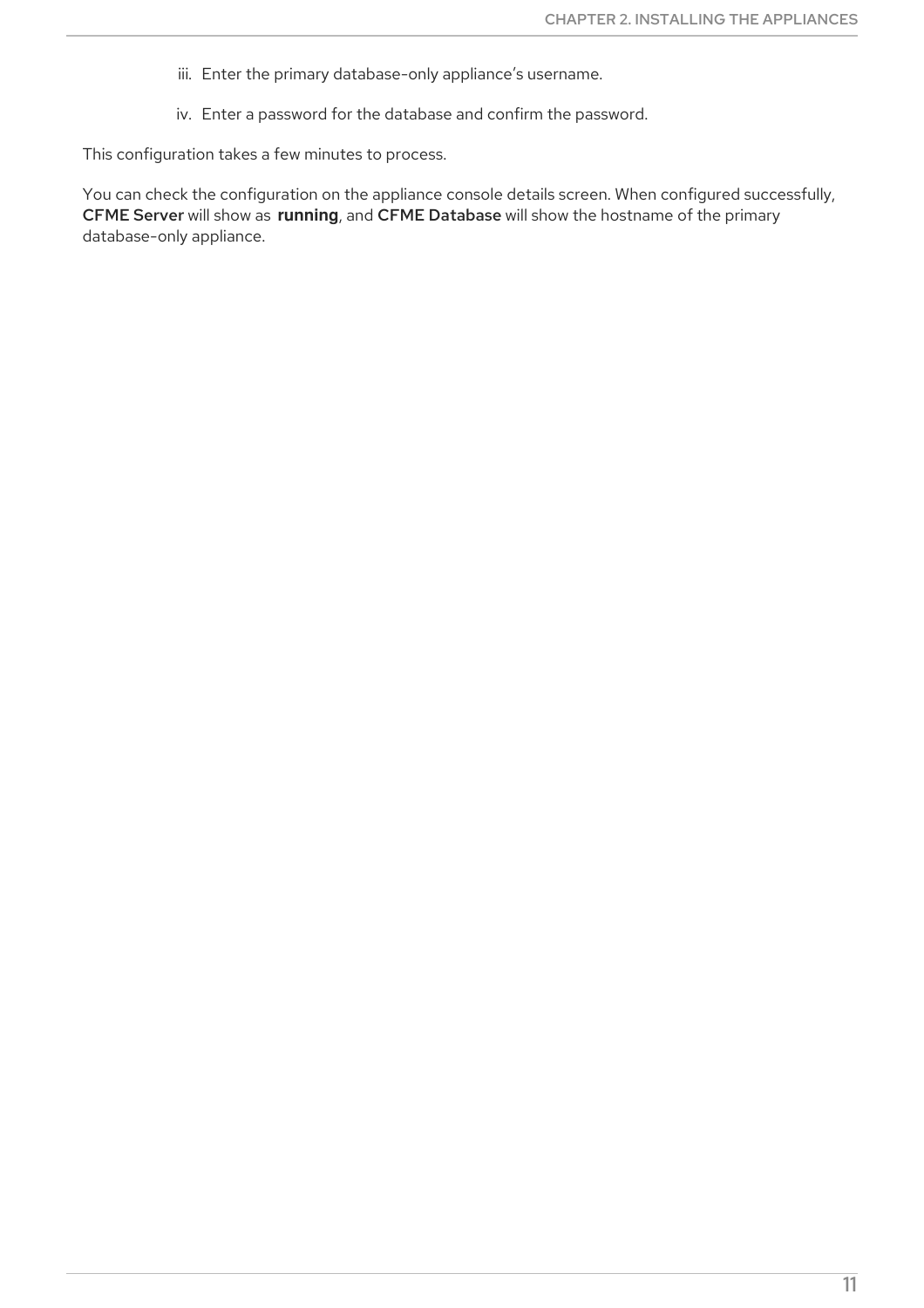# CHAPTER 3. CONFIGURING DATABASE FAILOVER

<span id="page-15-0"></span>The failover monitor daemon must run on all of the non-database CloudForms appliances to check for failures. In case of a database failure, it modifies the database configuration accordingly.



### IMPORTANT

This configuration is crucial for high availability to work in your environment. If the database failover monitor is not configured, non-database CloudForms appliances will not react to the failover event and will not be reconfigured against the new primary database host.

# <span id="page-15-1"></span>3.1. CONFIGURING THE FAILOVER MONITOR

Configure the failover monitor only on the non-database CloudForms appliances with the following steps:

- 1. In the appliance console menu, select Configure Application Database Failover Monitor.
- 2. Select Start Database Failover Monitor.

# <span id="page-15-2"></span>3.2. TESTING DATABASE FAILOVER

Test that failover is working correctly between your databases with the following steps:

1. Simulate a failure by stopping the database on the primary server:



# systemctl stop postgresql.service

2. To check the status of the database, run:



# systemctl status postgresql.service



### **NOTE**

You can check the status of the simulated failure by viewing the most recent **evm.log** log on the engine appliances.

3. Check the appliance console summary screen for the primary database. If configured correctly, the CFME Database value in the appliance console summary should have switched from the hostname of the old primary database to the hostname of the new primary on all CloudForms appliances.



### IMPORTANT

Upon database server failover, the standby server becomes the primary. However, the failed node cannot switch to standby automatically and must be manually configured. Data replication from the new primary to the failed and recovered node does not happen by default, so the failed node must be reintroduced into the configuration.

# <span id="page-15-3"></span>3.3. REINTRODUCING THE FAILED NODE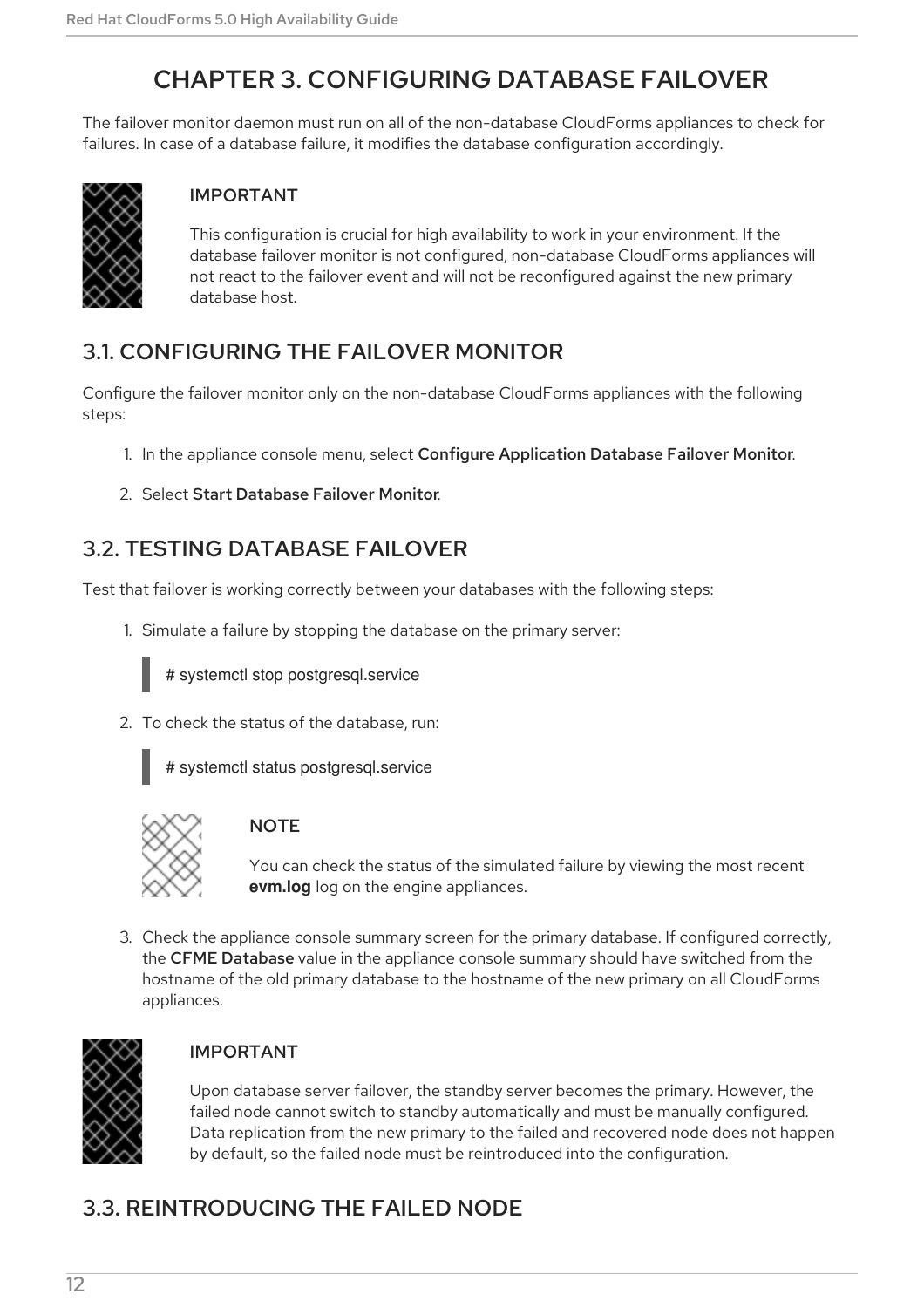<span id="page-16-0"></span>Manual steps are required to reintroduce the failed primary database node back into the cluster as a standby. This allows for greater control over the configuration, and to diagnose the failure.

To reintroduce the failed node, reinitialize the standby database. On the standby database-only appliance, configure the following:

- 1. In the appliance console menu, select Configure Database Replication.
- 2. Select Configure Server as Standby.
- 3. Select **y** to remove all previous data from the server and configure it as a new standby database.
- 4. Set a unique identifier number for the standby server and enter the database name and credentials:
	- a. Select a number to uniquely identify the node in the replication cluster. This number can be the same as the node's original identification number.
	- b. Enter the cluster database name.
	- c. Enter the cluster database username.
	- d. Enter the cluster database password.
	- e. Enter the new primary database-only appliance hostname or IP address.
	- f. Enter the new standby database-only appliance hostname or IP address.



#### **NOTE**

The hostname must be visible to all appliances that communicate with this database, including the engine appliances and any global region databases.

g. Select **y** to configure the replication manager for automatic failover.



#### **NOTE**

If re-using the node's identification number, select **y** to overwrite the existing node ID (this cannot be undone). Additionally, select **y** to overwrite and reconfigure the replication settings in **/etc/repmgr.conf** when prompted.

h. Confirm that the replication standby server configuration details are correct, and select **y** to apply the configuration.

The standby server will then run an initial synchronization with the primary database, and start locally in standby mode.

Verify the configuration on the appliance console details screen for the standby server. When configured successfully, Local Database Server shows as **running (standby)**.

Your CloudForms environment is now re-configured for high availability.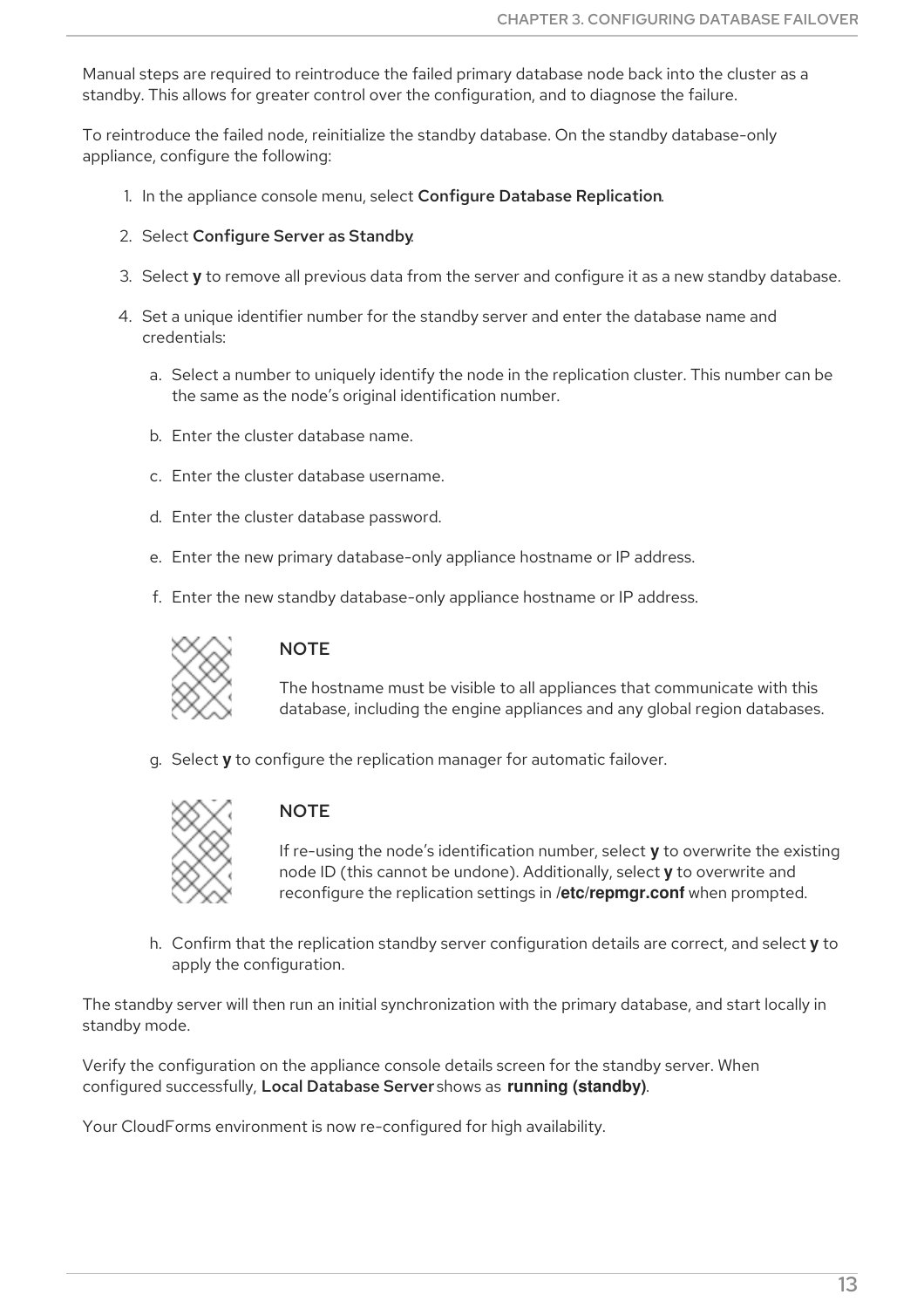# <span id="page-17-0"></span>CHAPTER 4. CONFIGURING THE HAPROXY LOAD BALANCER

After configuring the appliances as described in Chapter 2, *Installing the [Appliances](#page-11-2)*, configure a load balancer to direct traffic to the non-database CloudForms appliances.

#### **Prerequisites**

An important part of configuring the HAProxy load balancer requires ensuring that links to the interface use the load balancer. To do so, you configure the URL override for each appliance in the region as follows.

- 1. On each appliance, open the advanced regional settings at **zone > appliance> advanced**.
- 2. Locate the URL entry under the **ui** component, as shown in the following example:

:ui: :custom\_menu: :mark\_translated\_strings: false :display\_ops\_database: false :url: http://loadbalancer.example.com

3. Replace **loadbalancer.example.com** by the fully qualified domain name for your load balancer. This domain name is then used for all links.

#### Procedure

The following steps highlight the configuration requirements for the load balancer, which in this case is HAProxy. The load balancer is assigned a virtual IP address for the CloudForms user interface and is pointed to one of the many non-database CloudForms appliances behind the load balancer in a round robin fashion.

Additionally, to avoid the HAProxy server being a single point of failure, two redundant HAProxy servers are configured in active-passive mode. The failover is orchestrated by using the **keepalived** daemon. The **keepalived** daemon monitors the health of the active load balancer and in case of a failure, the virtual IP is failed over to the passive load balancer, which then becomes active. The virtual IP is configured by **keepalived**.

The virtual IP is the single IP address that is used as the point of access to the CloudForms appliance user interfaces and is configured in the HAProxy configuration along with a load balancer profile. When an end user accesses the virtual IP, it directs traffic to the appropriate CloudForms appliance based on the configured HAProxy policy.



#### **NOTE**

Additional configuration is required to run HAProxy on Red Hat OpenStack Platform. See the OpenStack [Networking](https://access.redhat.com/documentation/en/red-hat-openstack-platform/10/single/networking-guide/) Guide for more information.

This configuration uses two HAProxy servers and a virtual IP (configured by **keepalived**). The following example procedure uses the following IP addresses and names; substitute values for your environment as needed:

- HAProxy1: 10.19.137.131 (cf-hap1.example.com)
- HAProxy2: 10.19.137.132 (cf-hap2.example.com)
- Virtual IP (to be configured by **keepalived**): 10.19.137.135 (cf-ha.example.com)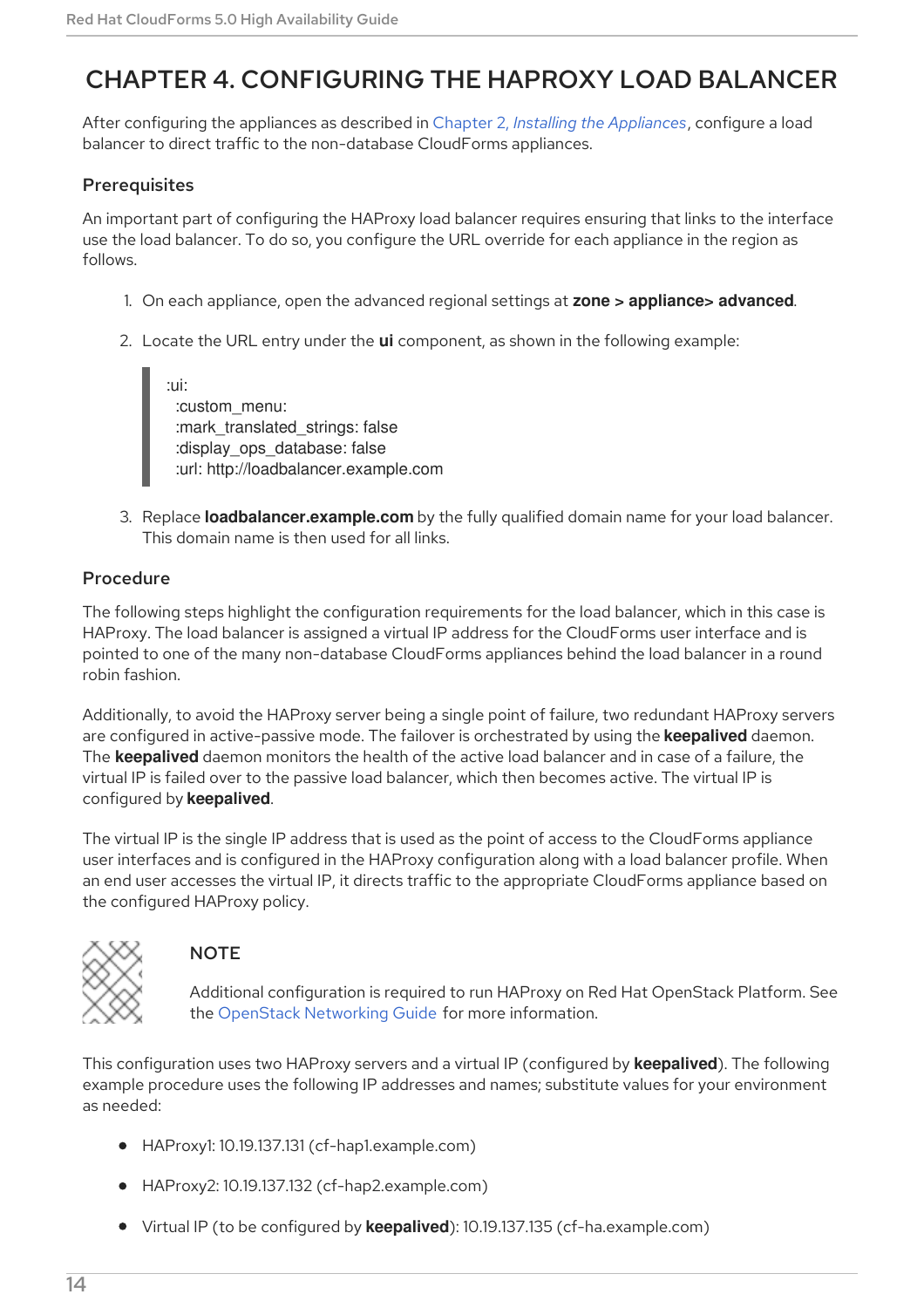- CFME Appliance 1: 10.19.137.130 (cfme1.example.com)
- CFME Appliance 2: 10.19.137.129 (cfme2.example.com)

The following diagram shows the HAProxy configuration in this procedure:



To configure HAProxy load balancing:

- 1. Install two servers (virtual or physical) running Red Hat Enterprise Linux 7.2 or above, to be used as the HAProxy servers.
- 2. Configure subscriptions on both HAProxy servers (**cf-hap1** and **cf-hap2**) so that the **rhel-7 server-rpms** repository is enabled:

[root@cf-hap1 ~]# subscription-manager repos --list-enabled +-------------------------------------------+ Available Repositories in /etc/yum.repos.d/redhat.repo +-------------------------------------------+ Repo Name: Red Hat Enterprise Linux Server 7 Server (RPMs)

Repo ID: rhel-7-server-rpms

Repo URL: https://cdn.redhat.com/content/dist/rhel/server/7/\$release/\$basearch/os Enabled: 1

[root@cf-hap2 ~]# subscription-manager repos --list-enabled +-------------------------------------------+

Available Repositories in /etc/yum.repos.d/redhat.repo +-------------------------------------------+

Repo Name: Red Hat Enterprise Linux Server 7 Server (RPMs)

Repo ID: rhel-7-server-rpms

Repo URL: https://cdn.redhat.com/content/dist/rhel/server/7/\$release/\$basearch/os Enabled: 1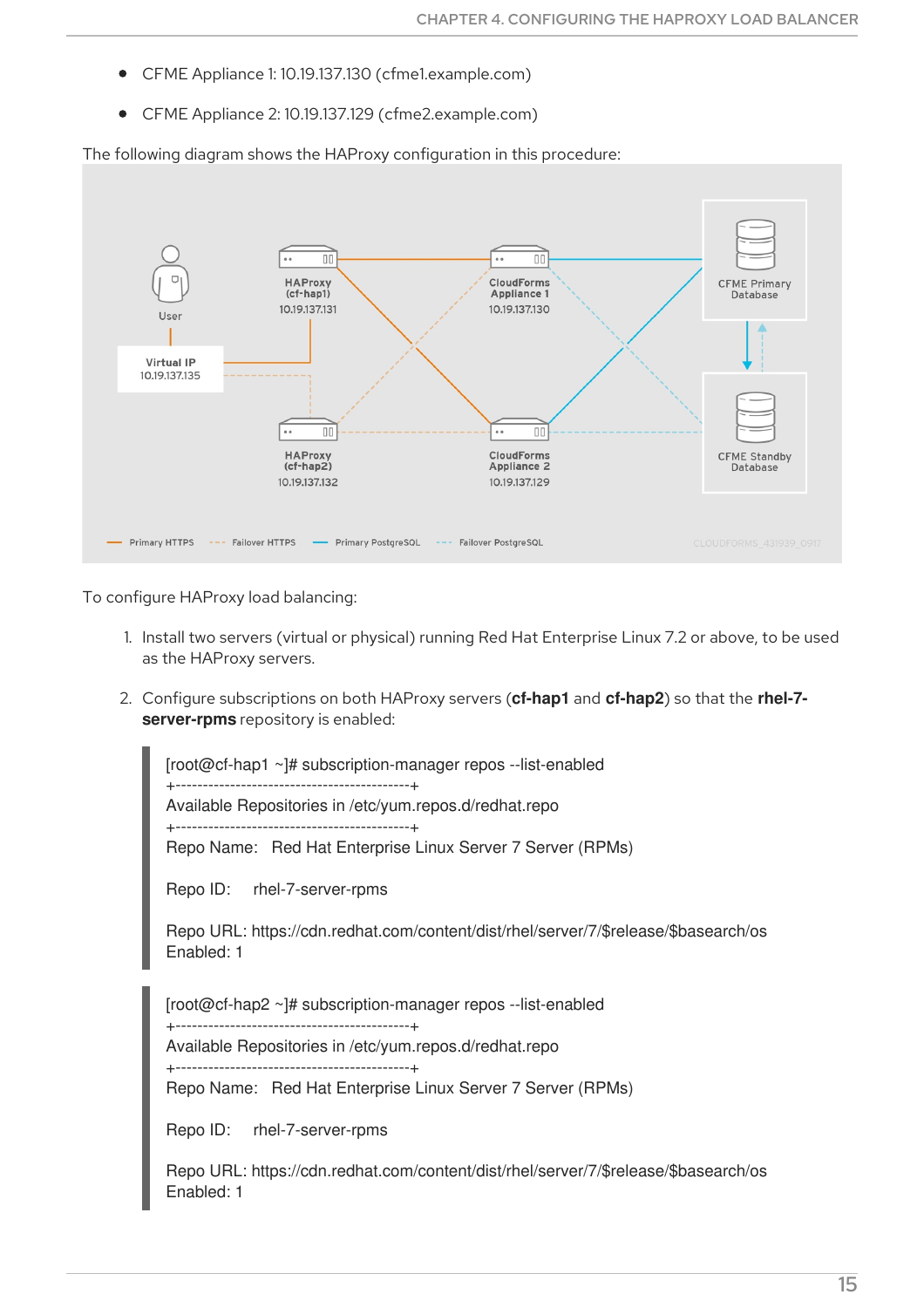- 3. Configure the firewall on both HAProxy servers.
	- a. On the **cf-hap1** server, run the following:

#### **NOTE**

**keepalived** uses VRRP (Virtual Redundancy Router Protocol) to monitor the servers and determine which node is the master and which node is the backup. VRRP communication between routers uses multicast IPv4 address 224.0.0.18 and IP protocol number 112.

[root@cf-hap1 ~]# firewall-cmd --permanent --add-port=80/tcp --add-port=443/tcp --addport=8443/tcp && firewall-cmd --reload

[root@cf-hap1 ~]# firewall-cmd --direct --permanent --add-rule ipv4 filter INPUT 0 \ --ininterface eth0 --destination 224.0.0.18 --protocol vrrp -j ACCEPT

[root@cf-hap1 ~]#firewall-cmd --direct --permanent --add-rule ipv4 filter OUTPUT 0 \ - out-interface eth0 --destination 224.0.0.18 --protocol vrrp -j ACCEPT

[root@cf-hap1 ~]# firewall-cmd --reload

b. On the **cf-hap2** server, repeat the same commands by running the following:

[root@cf-hap2 ~]# firewall-cmd --permanent --add-port=80/tcp --add-port=443/tcp --addport=8443/tcp && firewall-cmd --reload

[root@cf-hap2 ~]# firewall-cmd --direct --permanent --add-rule ipv4 filter INPUT 0 \ --ininterface eth0 --destination 224.0.0.18 --protocol vrrp -j ACCEPT

[root@cf-hap2 ~]# firewall-cmd --direct --permanent --add-rule ipv4 filter OUTPUT 0 \ - out-interface eth0 --destination 224.0.0.18 --protocol vrrp -j ACCEPT

[root@cf-hap2 ~]# firewall-cmd --reload

- 4. Install and configure **keepalived** on both servers.
	- a. On the **cf-hap1** server, run the following:

```
[root@cf-hap1 ~]# yum install keepalived -y
[root@cf-hap1 ~]# cat /etc/keepalived/keepalived.conf
vrrp_script chk_haproxy {
script "killall -0 haproxy" # check the haproxy process
interval 2 # every 2 seconds
weight 2 # add 2 points if OK
}
vrrp_instance VI_1 {
interface eth0 # interface to monitor
state MASTER # MASTER on haproxy1, BACKUP on haproxy2
virtual router id 51
priority 101 # 101 on haproxy1, 100 on haproxy2
virtual_ipaddress {
10.19.137.135/21 # virtual ip address
}
```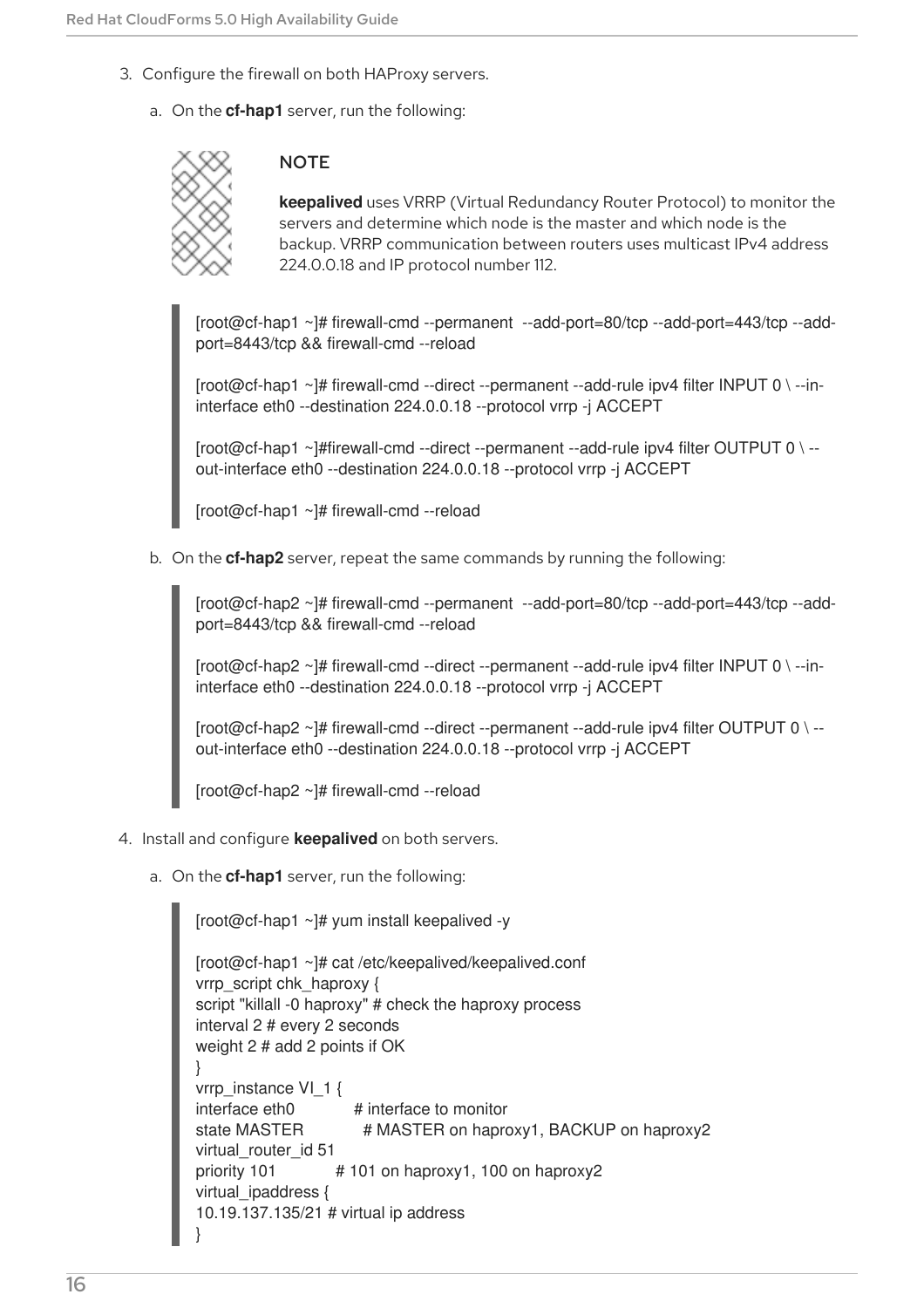<span id="page-20-0"></span>

b. On the **cf-hap2** server, run the following:

```
[root@cf-hap2 ~]# yum install keepalived -y
[root@cf-hap2 ~]# cat /etc/keepalived/keepalived.conf
vrrp_script chk_haproxy {
script "killall -0 haproxy" # check the haproxy process
interval 2 # every 2 seconds
weight 2 # add 2 points if OK
}
vrrp_instance VI_1 {
interface eth0 # interface to monitor
state BACKUP # MASTER on haproxy1, BACKUP on haproxy2
virtual router id 51
priority 100 # 101 on haproxy1, 100 on haproxy2
virtual ipaddress {
10.19.137.135/21 # virtual ip address
}
track_script {
chk_haproxy
}
}
```
c. On both servers, configure IP forwarding and non-local binding by appending the following to the **sysctl.conf** file. In order for the **keepalived** service to forward network packets properly to the real servers, each router node must have IP forwarding turned on in the kernel. On the **cf-hap1** server, run the following:

[root@cf-hap1 ~]# cat /etc/sysctl.conf # System default settings live in /usr/lib/sysctl.d/00-system.conf. # To override those settings, enter new settings here, or in an /etc/sysctl.d/<name>.conf file # # For more information, see sysctl.conf(5) and sysctl.d(5). net.ipv4.ip forward =  $1$ net.ipv4.ip\_nonlocal\_bind = 1

d. On the **cf-hap2** server, run the following:

```
[root@cf-hap2 ~]# cat /etc/sysctl.conf
# System default settings live in /usr/lib/sysctl.d/00-system.conf.
# To override those settings, enter new settings here, or in an /etc/sysctl.d/<name>.conf
file
#
# For more information, see sysctl.conf(5) and sysctl.d(5).
net.ipv4.ip forward = 1net.ipv4.ip_nonlocal_bind = 1
```
e. Verify that the **sysctl.conf** settings were saved on each server: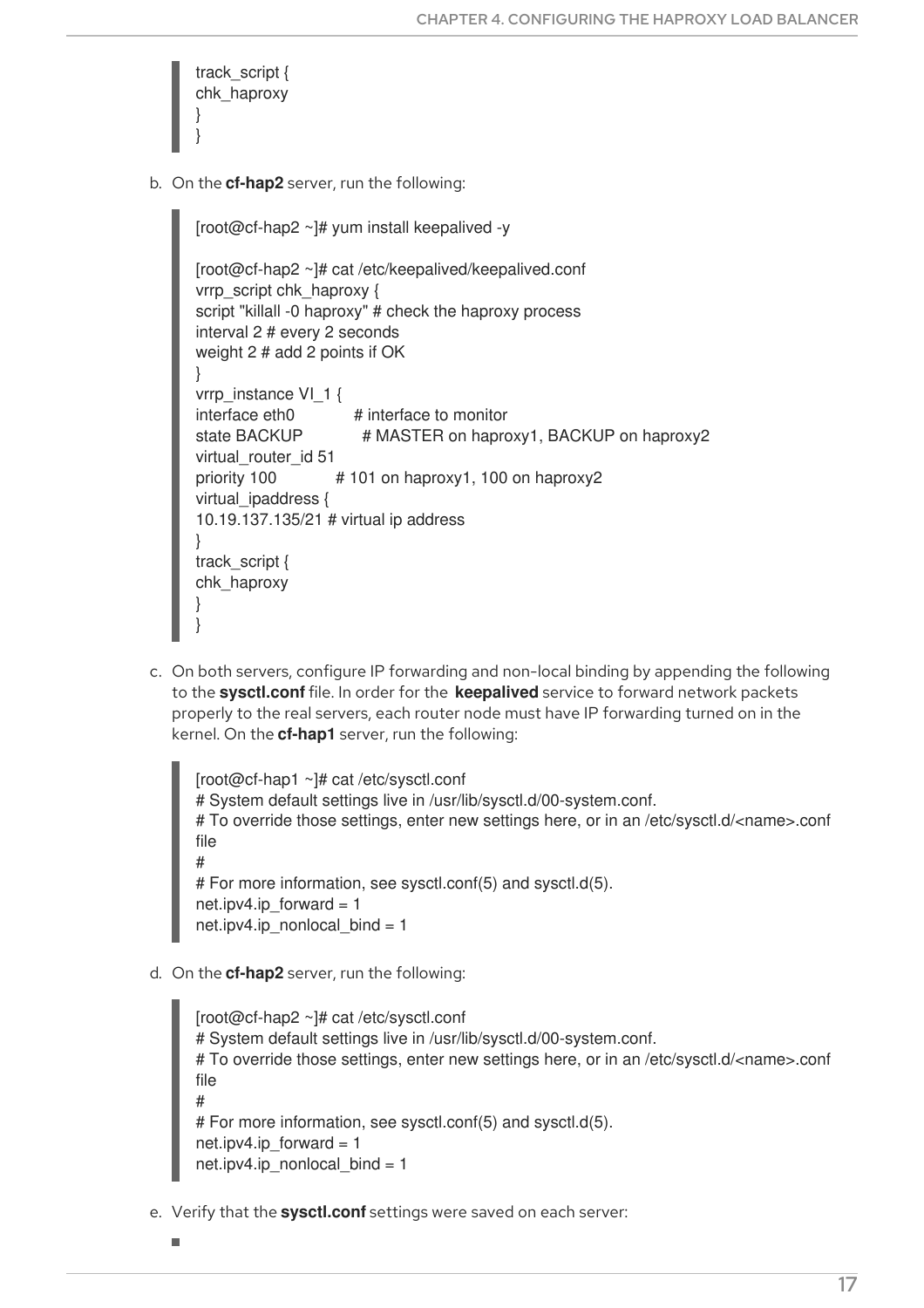[root@cf-hap1 ~]# sysctl -p net.ipv4.ip\_forward = 1 net.ipv4.ip\_nonlocal\_bind =  $1$ 

[root@cf-hap2 ~]# sysctl -p net.ipv4.ip\_forward = 1 net.ipv4.ip\_nonlocal\_bind = 1

5. Install HAProxy on both servers:

[root@cf-hap1 ~]# yum install haproxy -y

```
[root@cf-hap2 ~]# yum install haproxy -y
```
6. Configure the appropriate IPs for load balancing on the **cf-hap1** server as follows:

```
[root@cf-hap1 ~]# cat /etc/haproxy/haproxy.cfg
global
 log 127.0.0.1 local0
  chroot /var/lib/haproxy
  pidfile /var/run/haproxy.pid
  maxconn 4000
  user haproxy
 group haproxy
  daemon
defaults
  mode http
 log global
  option httplog
  option dontlognull
  option http-server-close
  option forwardfor except 127.0.0.0/8
  option redispatch
  retries 3
  timeout http-request 10s
  timeout queue 1m
  timeout connect 10s
  timeout client 1m
  timeout server 1m
  timeout http-keep-alive 10s
  timeout check 10s
# CloudForms Management UI URL
listen apache
 bind 10.19.137.135:80
 mode tcp
 balance source
 server cfme1 10.19.137.130:80 check inter 1s
 server cfme2 10.19.137.129:80 check inter 1s
#
listen apache-443
 bind 10.19.137.135:443
 mode tcp
 balance source
 server cfme1 10.19.137.130:443 check inter 1s
 server cfme2 10.19.137.129:443 check inter 1s
```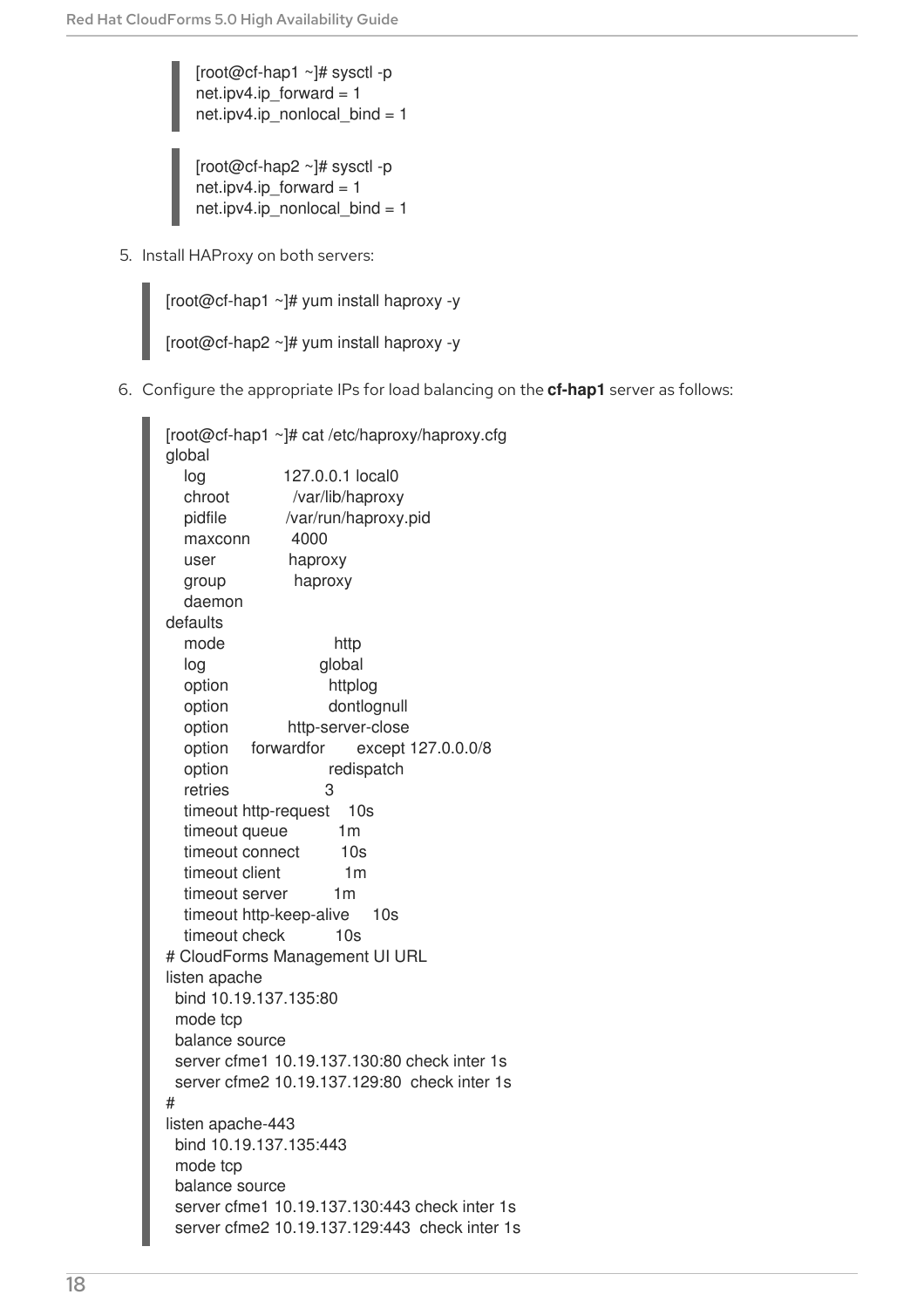# listen apache-8443 bind 10.19.137.135:8443 mode tcp balance source server cfme1 10.19.137.130:8443 check inter 1s server cfme2 10.19.137.129:8443 check inter 1s



### **NOTE**

- The virtual IP in this configuration is 10.19.137.135 (cf-haproxy.example.com).
- The IP of CFME Appliance 1 is 10.19.137.130 (cfme1.example.com).
- The IP of CFME Appliance 2 is 10.19.137.129 (cfme2.example.com).
- 7. Configure the appropriate IPs for load balancing on the **cf-hap2** server as well:

[root@cf-hap2 ~]# cat /etc/haproxy/haproxy.cfg global log 127.0.0.1 local0 chroot /var/lib/haproxy pidfile /var/run/haproxy.pid maxconn 4000 user haproxy group haproxy daemon defaults mode http log global option httplog option dontlognull option http-server-close option forwardfor except 127.0.0.0/8 option redispatch retries 3 timeout http-request 10s timeout queue 1m timeout connect 10s timeout client 1m timeout server 1m timeout http-keep-alive 10s timeout check 10s # CloudForms Management UI URL listen apache bind 10.19.137.135:80 mode tcp balance source server cfme1 10.19.137.130:80 check inter 1s server cfme2 10.19.137.129:80 check inter 1s # listen apache-443 bind 10.19.137.135:443 mode tcp balance source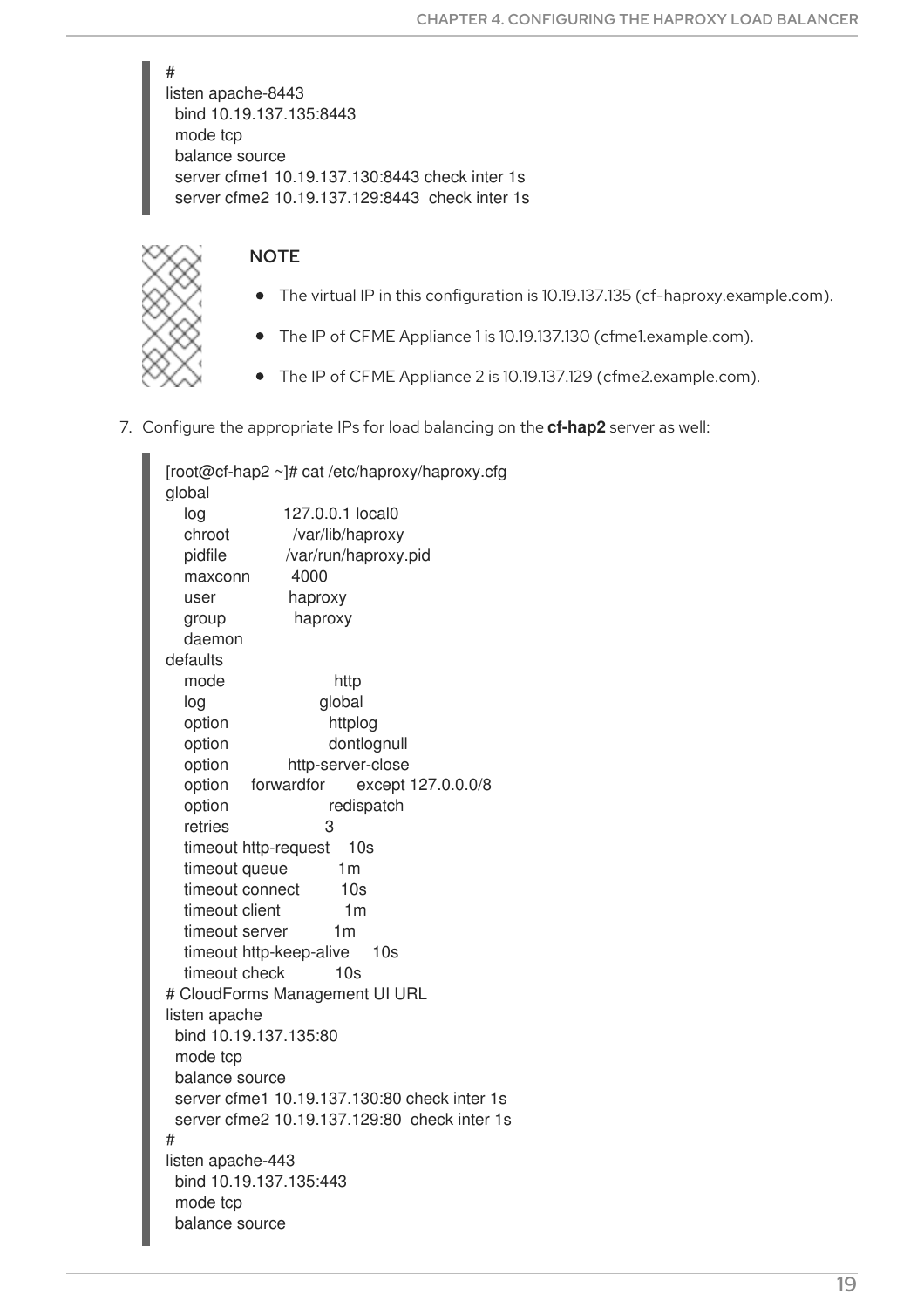server cfme1 10.19.137.130:443 check inter 1s server cfme2 10.19.137.129:443 check inter 1s # listen apache-8443 bind 10.19.137.135:8443 mode tcp balance source server cfme1 10.19.137.130:8443 check inter 1s server cfme2 10.19.137.129:8443 check inter 1s

8. On each server, start the **keepalived** and **haproxy** services:

[root@cf-hap1~]# systemctl enable keepalived [root@cf-hap1~]# systemctl start keepalived [root@cf-hap1~]# systemctl enable haproxy [root@cf-hap1~]# systemctl start haproxy

[root@cf-hap2~]# systemctl enable keepalived [root@cf-hap2~]# systemctl start keepalived [root@cf-hap2~]# systemctl enable haproxy [root@cf-hap2~]# systemctl start haproxy

# <span id="page-23-0"></span>4.1. VERIFYING THE HAPROXY CONFIGURATION

Verify the HAProxy configuration by inspecting the following:

On the master node (**cf-hap1**):

```
[root@cf-hap1 \sim]# ip addr show dev eth0
2: eth0: <BROADCAST,MULTICAST,UP,LOWER_UP> mtu 1500 qdisc pfifo_fast state UP qlen 1000
  link/ether 00:01:a4:ac:32:4e brd ff:ff:ff:ff:ff:ff
  inet 10.19.137.131/21 brd 10.19.143.255 scope global eth0
    valid_lft forever preferred_lft forever
  inet 10.19.137.135/21 scope global eth0
    valid_lft forever preferred_lft forever
  inet6 2620:52:0:1388:201:a4ff:feac:324e/64 scope global mngtmpaddr dynamic
    valid_lft 2591800sec preferred_lft 604600sec
  inet6 fe80::201:a4ff:feac:324e/64 scope link
    valid_lft forever preferred_lft forever
```
On the backup node (**cf-hap2**):

[root@cf-hap2  $~\sim$ ]# ip addr show dev eth0 2: eth0: <BROADCAST,MULTICAST,UP,LOWER\_UP> mtu 1500 qdisc pfifo\_fast state UP qlen 1000 link/ether 00:01:a4:ac:33:a6 brd ff:ff:ff:ff:ff:ff inet 10.19.137.132/21 brd 10.19.143.255 scope global eth0 valid\_lft forever preferred\_lft forever inet6 2620:52:0:1388:201:a4ff:feac:33a6/64 scope global noprefixroute dynamic valid\_lft 2591982sec preferred\_lft 604782sec inet6 fe80::201:a4ff:feac:33a6/64 scope link valid\_lft forever preferred\_lft forever

Notice the virtual IP 10.19.137.135 has been started by **keepalived** (VRRP).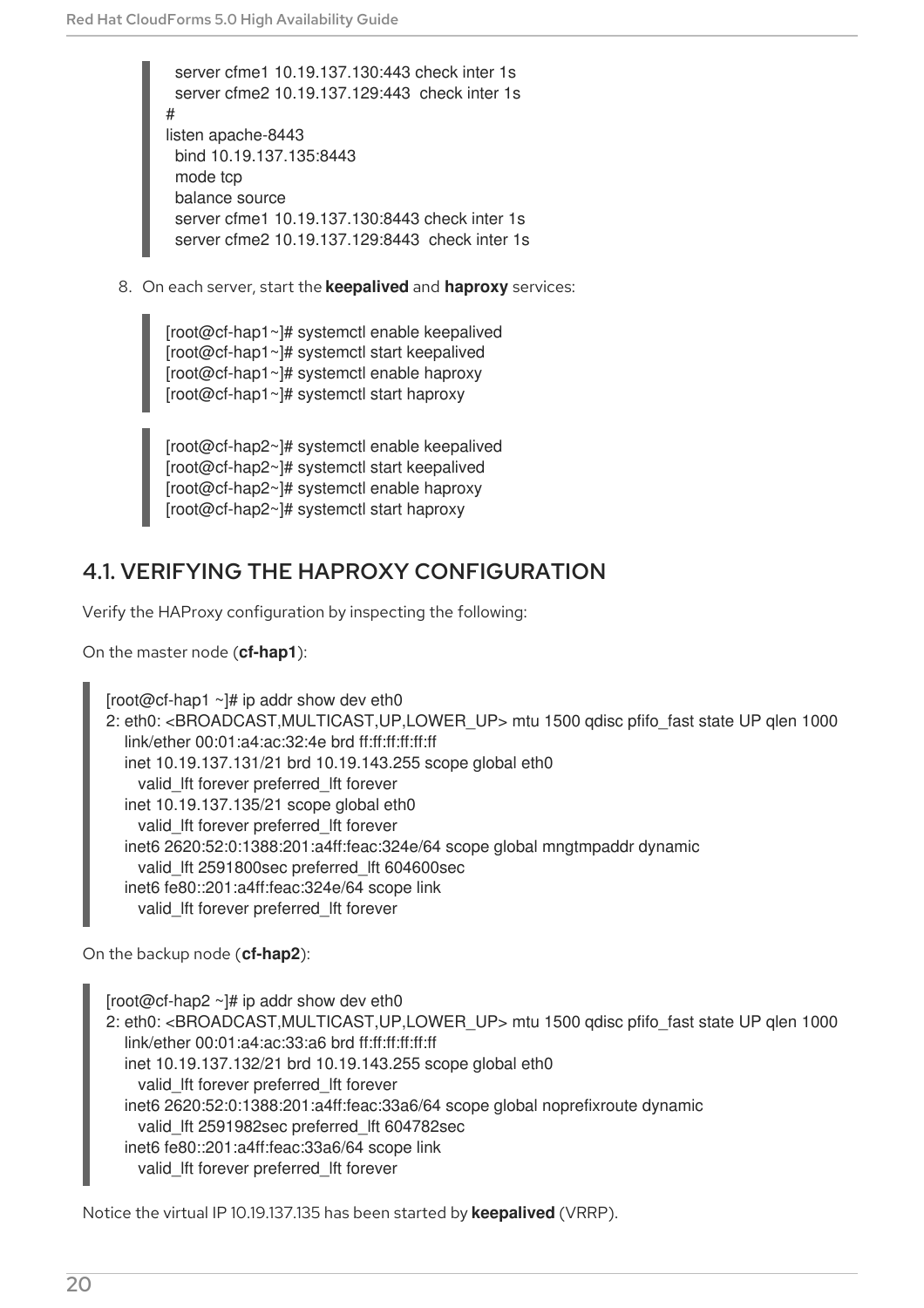Simulate a failure on the master node:

### [root@cf-hap1 ~]# systemctl stop keepalived

Notice the virtual IP failover on the master node (**cf-hap1**):

[root@cf-hap1  $\sim$ ]# ip addr show dev eth0 2: eth0: <BROADCAST,MULTICAST,UP,LOWER\_UP> mtu 1500 qdisc pfifo\_fast state UP qlen 1000 link/ether 00:01:a4:ac:32:4e brd ff:ff:ff:ff:ff:ff inet 10.19.137.131/21 brd 10.19.143.255 scope global eth0 valid\_lft forever preferred\_lft forever inet6 2620:52:0:1388:201:a4ff:feac:324e/64 scope global mngtmpaddr dynamic valid\_lft 2591800sec preferred\_lft 604600sec inet6 fe80::201:a4ff:feac:324e/64 scope link valid\_lft forever preferred\_lft forever

The backup node (**cf-hap2**) shows the following:

 $[root@cf-hap2 \sim H$  ip addr show dev eth0 2: eth0: <BROADCAST,MULTICAST,UP,LOWER\_UP> mtu 1500 qdisc pfifo\_fast state UP qlen 1000 link/ether 00:01:a4:ac:33:a6 brd ff:ff:ff:ff:ff:ff inet 10.19.137.132/21 brd 10.19.143.255 scope global eth0 valid\_lft forever preferred\_lft forever inet 10.19.137.135/21 scope global eth0 valid\_lft forever preferred\_lft forever inet6 2620:52:0:1388:201:a4ff:feac:33a6/64 scope global noprefixroute dynamic valid\_lft 2591982sec preferred\_lft 604782sec inet6 fe80::201:a4ff:feac:33a6/64 scope link valid\_lft forever preferred\_lft forever

Your environment is now configured for high availability.



### IMPORTANT

The following additional configuration in the CloudForms user interface worker appliances and the load balancer are recommended for improved performance in worker appliances:

- For each CloudForms appliance behind the load balancer, change the **session\_store** setting to **sql** in the appliance's advanced settings.
- Configure sticky sessions in the load balancer.
- Configure the load balancer to test for appliance connectivity using the **https://appliance\_name/ping** URL.

See Using a Load [Balancer](https://access.redhat.com/documentation/en-us/red_hat_cloudforms/5.0/html/deployment_planning_guide/planning#load-balancer) in the *Deployment Planning Guide* for more details on these configuration steps.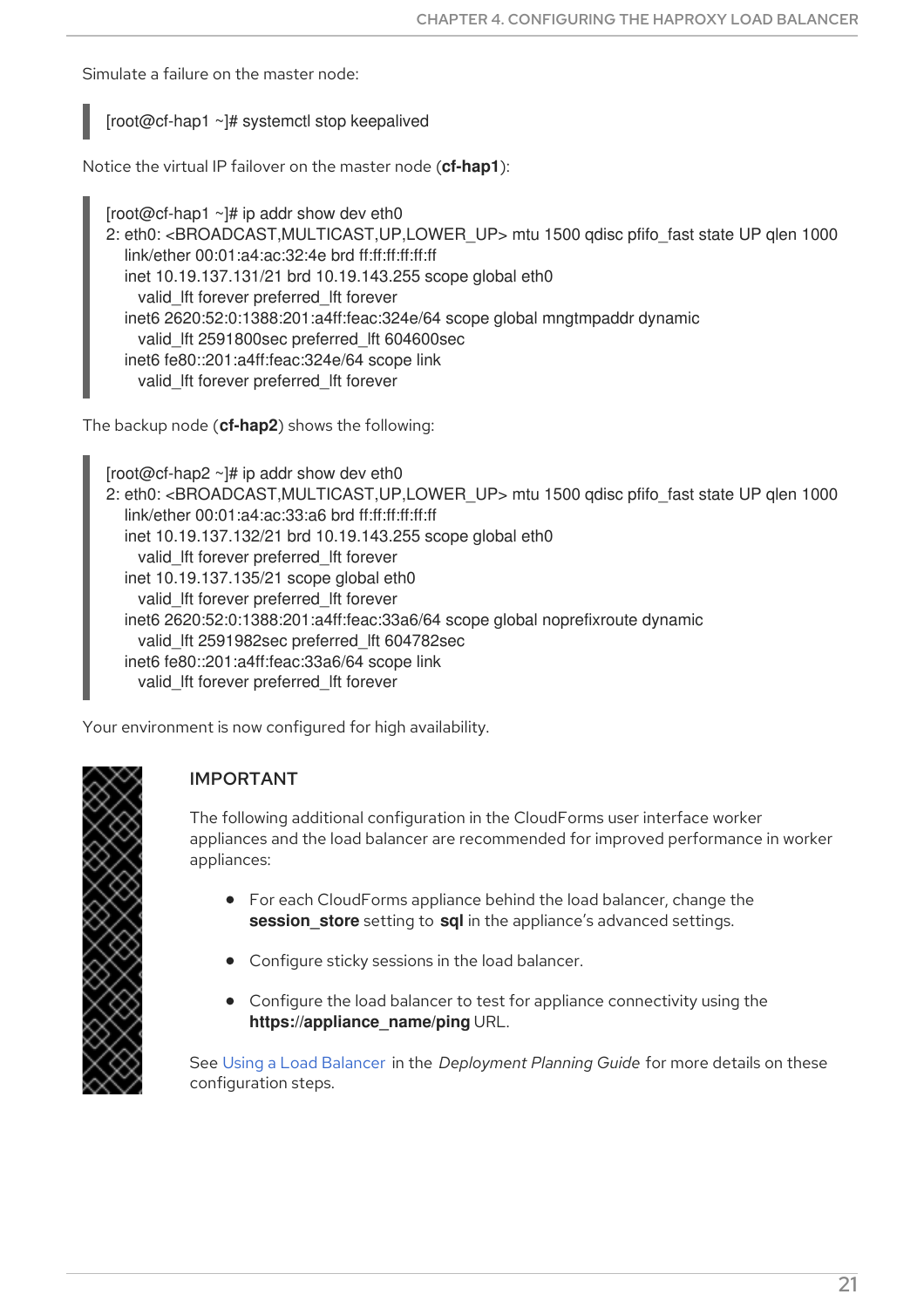# <span id="page-25-0"></span>CHAPTER 5. SCALING A HIGHLY AVAILABLE CLOUDFORMS ENVIRONMENT

After creating high availability for the database tier and the user interface tier, the rest of the infrastructure should be sized appropriately for the roles and the environments that they manage. These roles and tiers use built-in high availability mechanisms like primary, secondary, and tertiary failover.

You can configure additional worker appliances as needed using the steps in Section 2.6, "Installing Additional CloudForms Appliances", and then assign zones and server roles. The [non-database](#page-13-0) CloudForms appliances and roles can be configured in any order.

The following diagram shows an example of a highly available database configuration that contains worker appliances, providers, and the HAProxy load balancer configured in Chapter 4, *[Configuring](#page-20-0) the HAProxy Load Balancer*.

The worker appliances in the diagram are labeled by server role (User Interface, Management, and Database Ops) and corresponding zone to show how a highly available environment might be scaled with server roles and zones.



See [Regions](https://access.redhat.com/documentation/en-us/red_hat_cloudforms/5.0/html-single/general_configuration/index#regions) and [Servers](https://access.redhat.com/documentation/en-us/red_hat_cloudforms/5.0/html-single/general_configuration/index#servers) in *General Configuration* for more information on configuring servers and roles.

See Deploying [CloudForms](https://access.redhat.com/documentation/en-us/reference_architectures/2017/html/deploying_cloudforms_at_scale/) at Scale for further recommendations on scaling your CloudForms environment.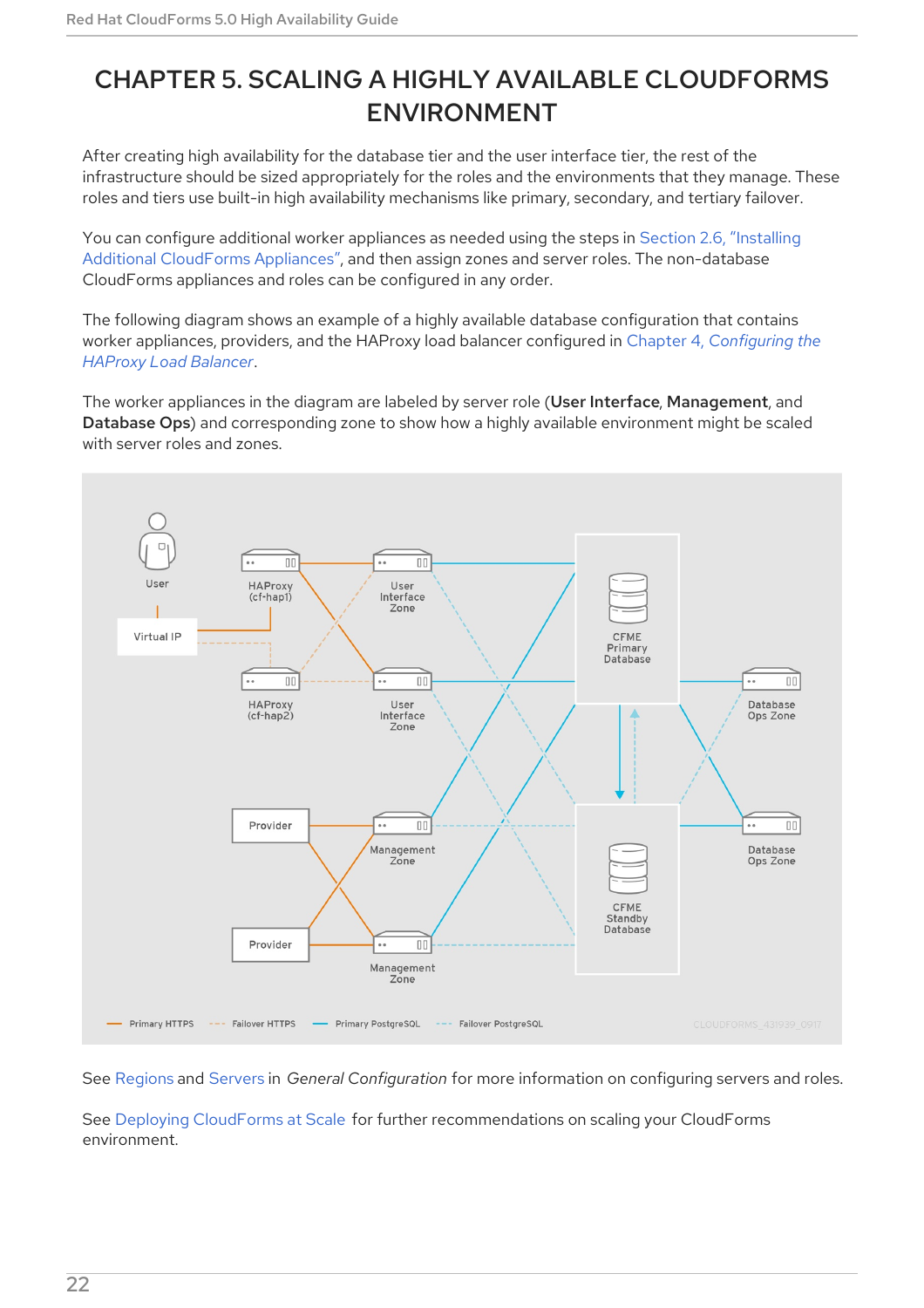# <span id="page-26-0"></span>CHAPTER 6. UPDATING A HIGHLY AVAILABLE CLOUDFORMS ENVIRONMENT

Applying software package minor updates (referred to as *errata*) to appliances in a high availability environment must be performed in a specific order to avoid migrating your databases to the next major CloudForms version.

### **Prerequisites**

Ensure each appliance is registered to Red Hat Subscription Manager and subscribed to the update channels required by CloudForms in order to access updates.

To verify if your appliance is registered and subscribed to the correct update channels, run:

### # yum repolist

Appliances must be subscribed to the following channels:

- **ansible-2.8-for-rhel-8-x86\_64-rpms**
- **cfme-5.11-for-rhel-8-x86\_64-rpms**
- **rhel-8-for-x86\_64-appstream-rpms**
- **rhel-8-for-x86\_64-baseos-rpms**

If any appliance shows it is not registered or is missing a subscription to any of these channels, see *Registering and Updating Red Hat CloudForms* in General [Configuration](https://access.redhat.com/documentation/en-us/red_hat_cloudforms/5.0/html-single/general_configuration/index) to register and subscribe the appliance.

### Updating the Appliances

Follow this procedure to update appliances in your environment without migrating the database to the next major version of CloudForms. Note the appliance to perform each step on: some steps are to be performed only on the database-only appliances, and other steps only on the non-database CloudForms appliances, while some steps apply to all appliances.

- 1. Power off the non-database CloudForms appliances.
- 2. Power off the database-only appliances.
- 3. Back up each appliance:
	- a. Back up the database of your appliance. Take a snapshot if possible.
	- b. Back up the following files for disaster recovery, noting which appliance each comes from:
		- **/var/www/miq/vmdb/GUID**
		- **/var/www/miq/vmdb/REGION**
	- c. Note the hostnames and IP addresses of each appliance. This information is available on the summary screen of the appliance console.
- 4. Start each database-only appliance.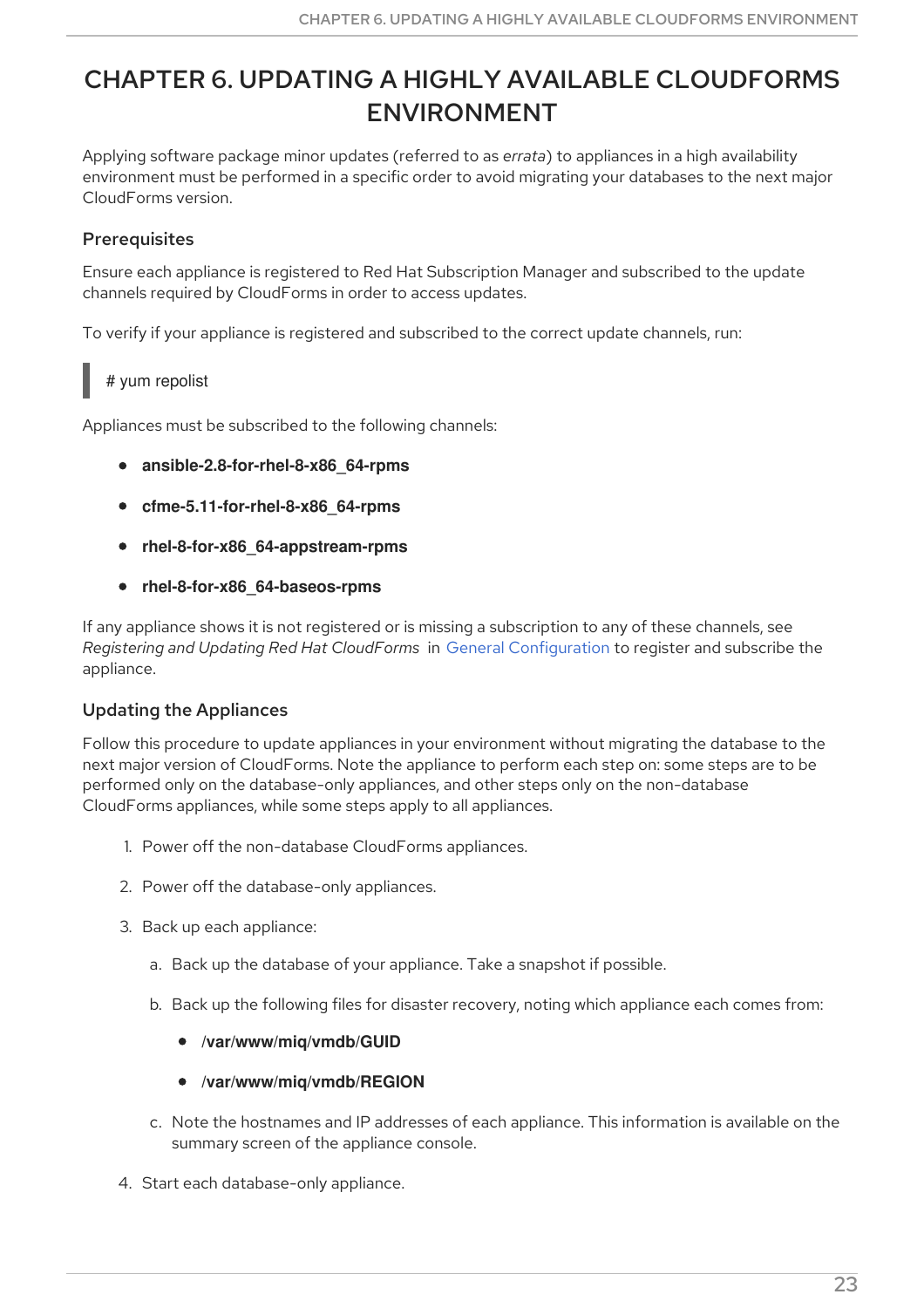5. Start each non-database CloudForms appliance again, and stop **evmserverd** on each just after boot:

# systemctl stop evmserverd

6. Apply updates by running the following on each appliance:

# yum update

7. On one of the non-database CloudForms appliances, apply any database schema updates included in the errata, and reset the Red Hat and ManageIQ automation domains:

# vmdb # rake db:migrate # rake evm:automate:reset

- 8. Power off the non-database CloudForms appliances.
- 9. Reboot the database-only appliances.
- 10. Wait five minutes, then start the non-database CloudForms appliances again.

The appliances in your high availability environment are now up to date.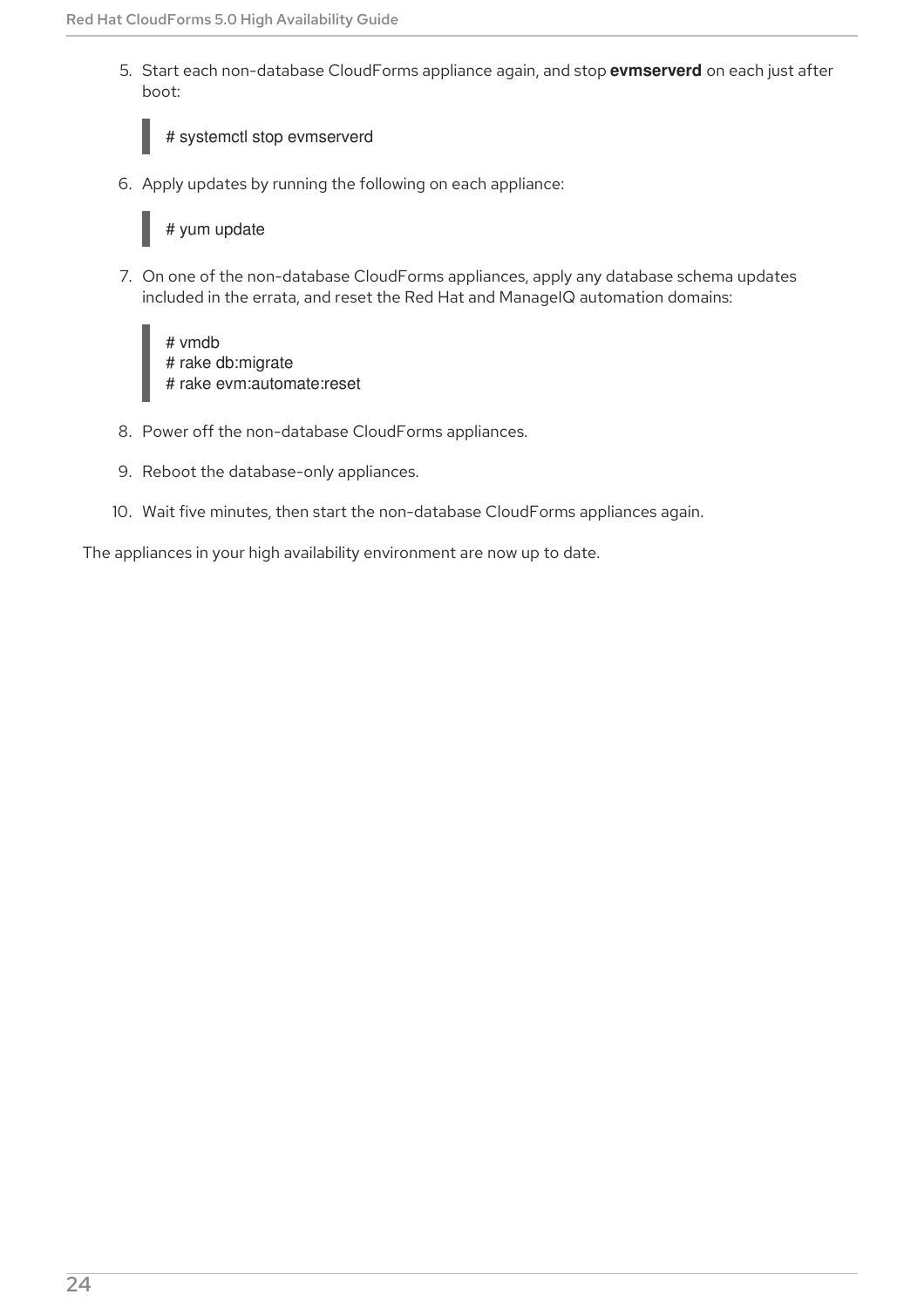# <span id="page-28-0"></span>CHAPTER 7. UPDATING HOSTNAMES ON DATABASE-ONLY APPLIANCES

When updating the hostnames of database-only appliances in a cluster, you must also re-configure high availability on the primary and standby database-only appliances.

# <span id="page-28-1"></span>7.1. PREPARING TO UPDATE APPLIANCE HOSTNAMES

Before updating the hostnames of your appliances, complete the following:

1. Note the hostnames of the active database (primary) appliance and the standby database appliances in the appliance console. You can verify this from the appliance summary screen of a database-only appliance, where the status for Local Database Server shows *primary* or *standby*, for example:



- 2. On the non-database CloudForms appliances, stop the failover monitor:
	- a. In the appliance console menu, select Configure Application Database Failover Monitor.
	- b. Select Stop Database Failover Monitor.
- 3. On the *standby* database-only appliances, stop the **postgresql** database service:

# systemctl stop postgresql.service

4. Stop **evmserverd** on each non-database CloudForms appliance:

# systemctl stop evmserverd

# <span id="page-28-2"></span>7.2. UPDATING THE PRIMARY DATABASE-ONLY APPLIANCE HOSTNAME

Run the following steps on your primary database-only appliance:

- 1. In the appliance console menu, configure the new hostname or IP address from the Configure Network option.
- 2. Restart the appliance.
- 3. Update the **host** key to the primary database appliance's new hostname in **/var/www/miq/vmdb/config/database.yml**.

# <span id="page-28-3"></span>7.3. UPDATING THE STANDBY DATABASE-ONLY APPLIANCE HOSTNAME

Run the following steps on your standby database-only appliances: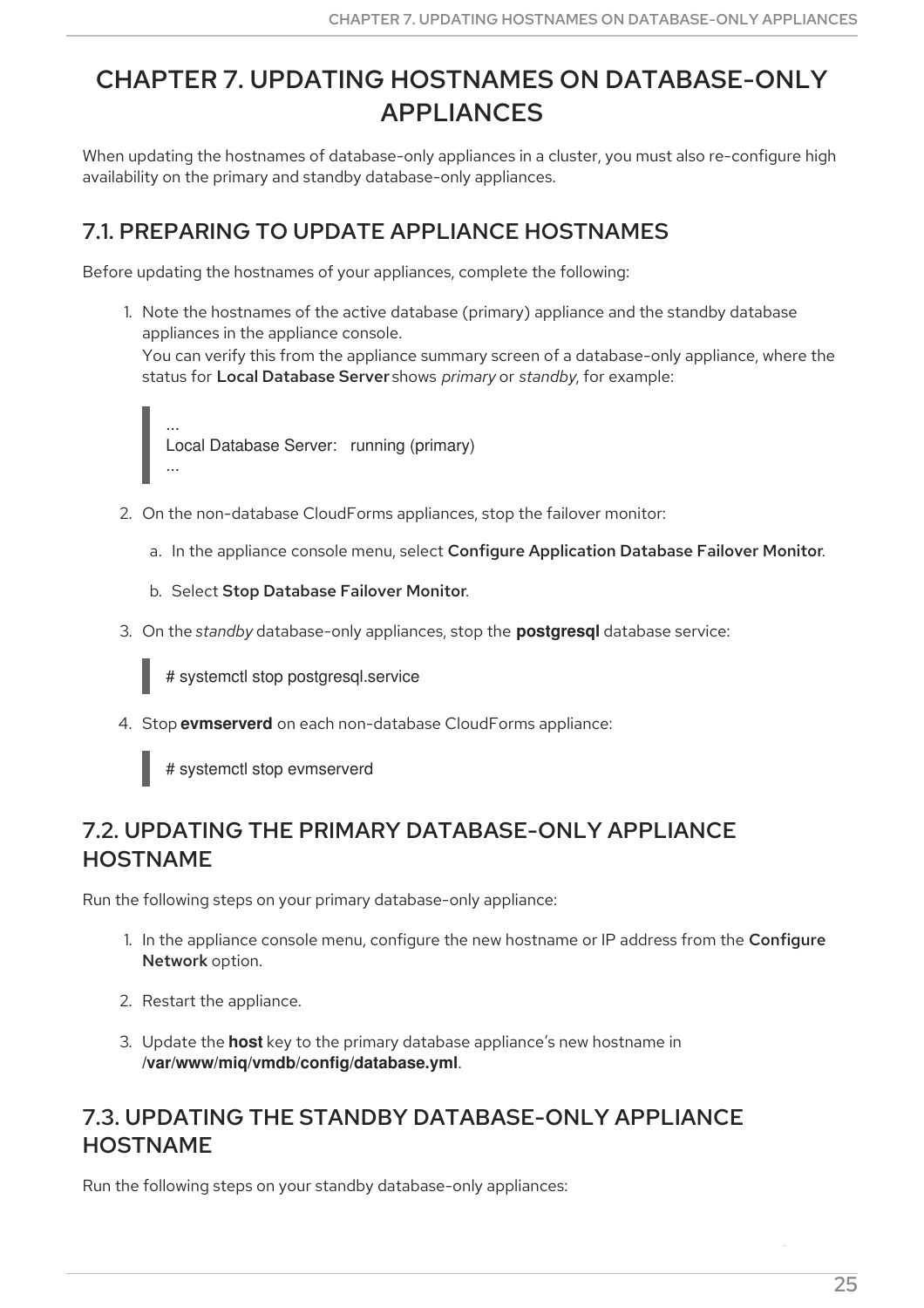- 1. In the appliance console menu, configure the new hostname or IP address from the Configure Network option.
- 2. Restart the appliance.
- 3. Update the **host** key to the standby database appliance's new hostname in **/var/www/miq/vmdb/config/database.yml**.

Repeat these steps on any additional standby database-only appliances.



### IMPORTANT

Your primary and standby appliances must be reachable to each other by their hostnames. If all appliances are on the same network and are resolvable, no additional updates are needed. If your appliances exist on different networks, edit the **/etc/hosts** file on each database appliance to include entries for the IP address and hostname of each other database appliance in the cluster.

Proceed to re-configure high availability on the primary and standby database-only appliances.

## <span id="page-29-0"></span>7.4. RE-CONFIGURING HIGH AVAILABILITY ON DATABASE-ONLY APPLIANCES

Re-configure replication on the database-only appliances, and restart services on your cluster.

### <span id="page-29-1"></span>7.4.1. Configuring the Primary Database-Only Appliance

On the primary database-only appliance, initialize the nodes in the database cluster to re-configure the database replication:

- 1. In the appliance console menu, select Configure Database Replication.
- 2. Select Configure Server as Primary.
- 3. Set a unique identifier number for the server and enter the database name and credentials:
	- a. Select a number to uniquely identify the node in the replication cluster.
	- b. Enter the cluster database name.
	- c. Enter the cluster database username.
	- d. Enter the cluster database password and confirm the password.
	- e. Enter the new primary database-only appliance hostname or IP address.



#### **NOTE**

The hostname or IP address must be visible to all appliances that communicate with this database, including the non-database CloudForms appliances and any global region databases.

f. Confirm that the replication server configuration details are correct, and select **y** to apply the configuration.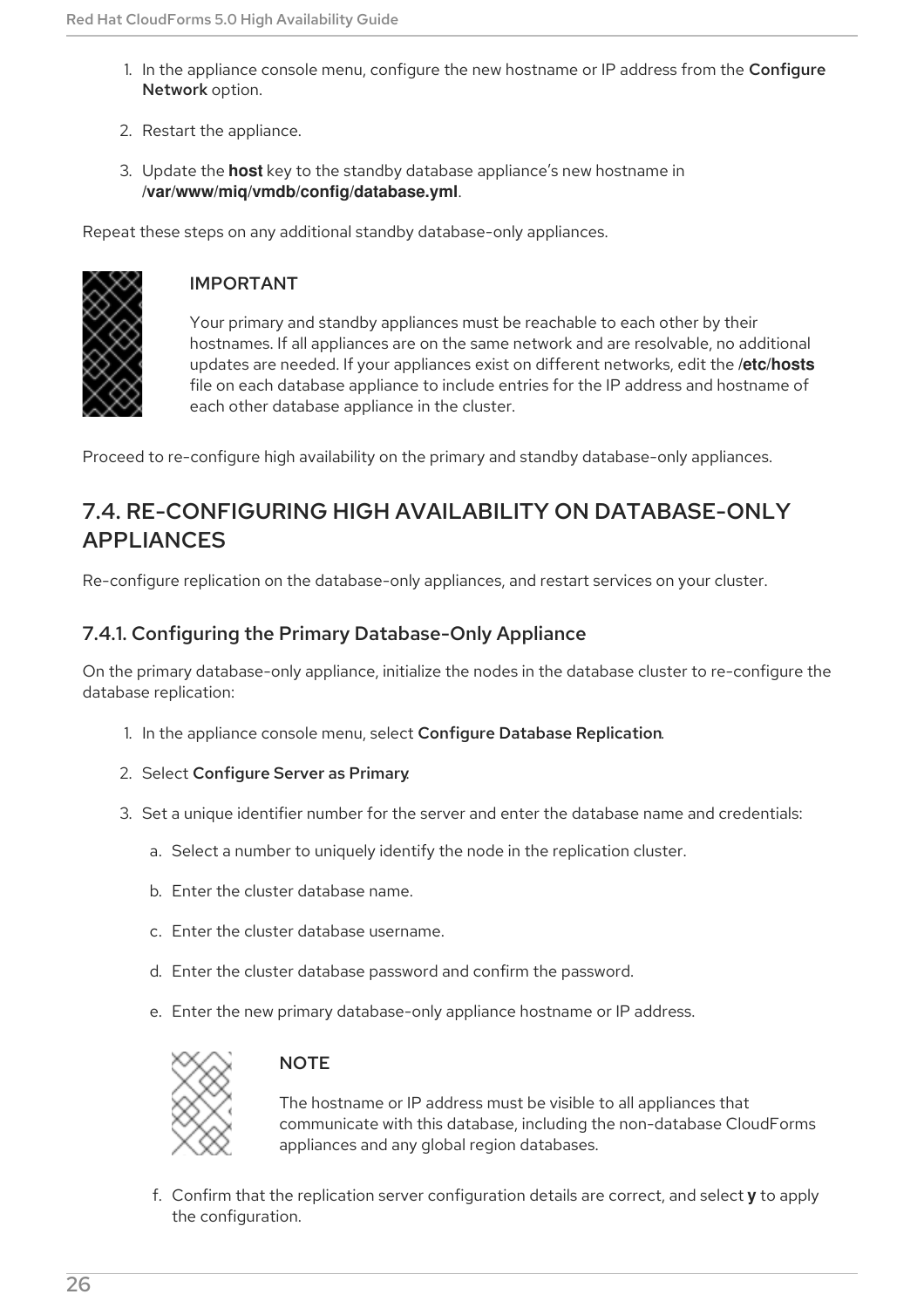### <span id="page-30-0"></span>7.4.2. Configuring the Standby Database-Only Appliance

The steps to re-configure the standby database-only appliances are similar to that of the primary database-only appliance, in that they prepare the appliance to be database-only, but as the standby.

On the standby database-only appliances, configure the following:

- 1. In the appliance console menu, select Configure Database Replication.
- 2. Select Configure Server as Standby.
- 3. Select the database disk. CloudForms then activates the configuration.
- 4. Set a unique identifier number for the standby server and enter the database name and credentials:
	- a. Select a number to uniquely identify the node in the replication cluster.
	- b. Enter the cluster database name.
	- c. Enter the cluster database username.
	- d. Enter the cluster database password.
	- e. Enter the new primary database-only appliance hostname or IP address.
	- f. Enter the new standby database-only appliance hostname or IP address.



#### **NOTE**

The hostname or IP address must be visible to all appliances that communicate with this database, including the engine appliances and any global region databases.

- g. Select **y** to configure the replication manager for automatic failover.
- h. Confirm that the replication standby server configuration details are correct, and select **y** to apply the configuration. The standby server will then run an initial synchronization with the primary database, and start locally in standby mode.
- 5. Verify the configuration on the appliance console details screen for the standby server. When configured successfully, Local Database Server shows as **running (standby)**.

Repeat these steps on any additional standby database-only appliances.



### IMPORTANT

If you are using non-dedicated database appliances, also stop **evmserverd** on those appliances before changing their hostnames, and reconfigure **database.yml** before restarting.

### <span id="page-30-1"></span>7.4.3. Restarting Services

1. Start **evmserverd** on each non-database CloudForms appliance:

# systemctl start evmserverd